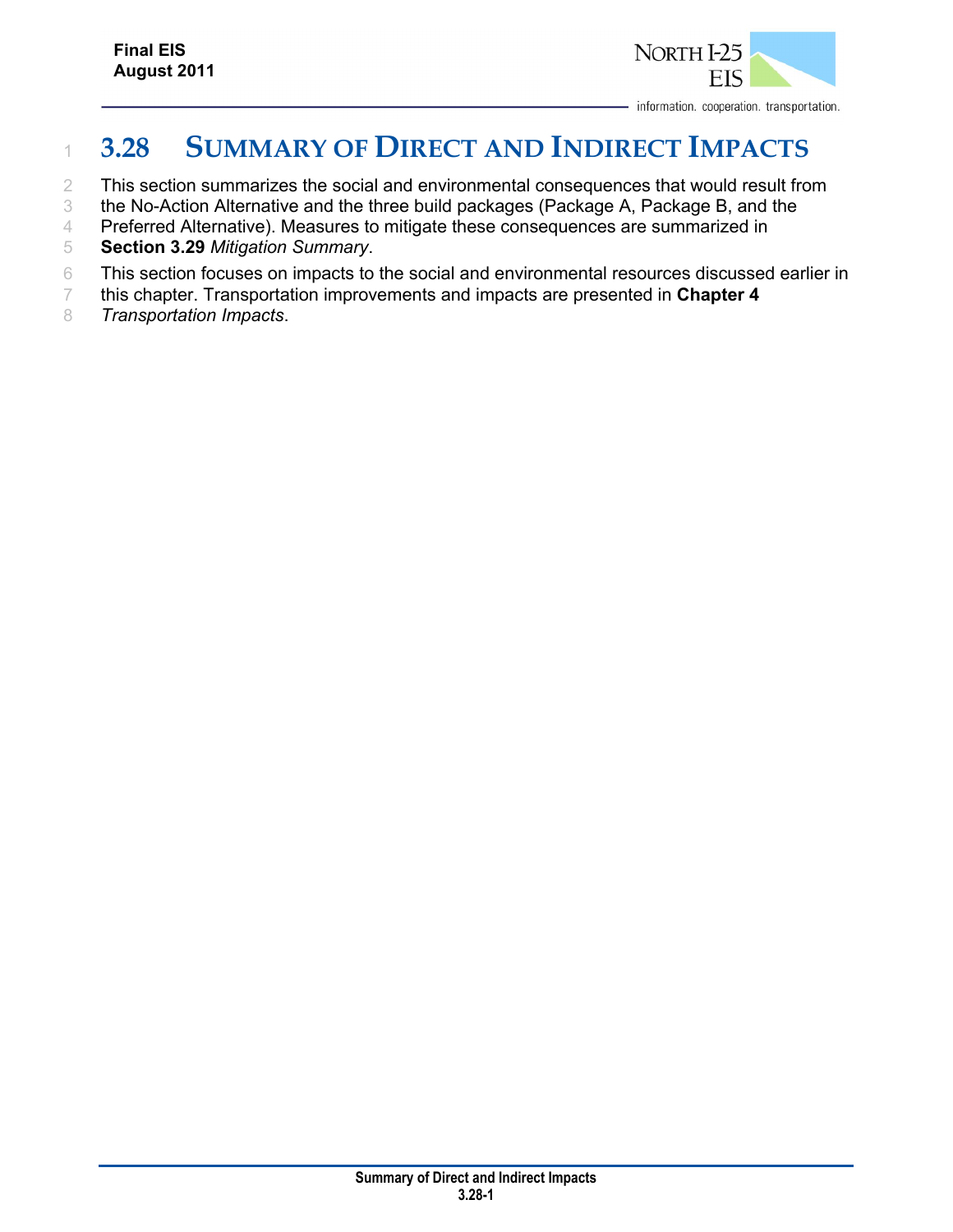2

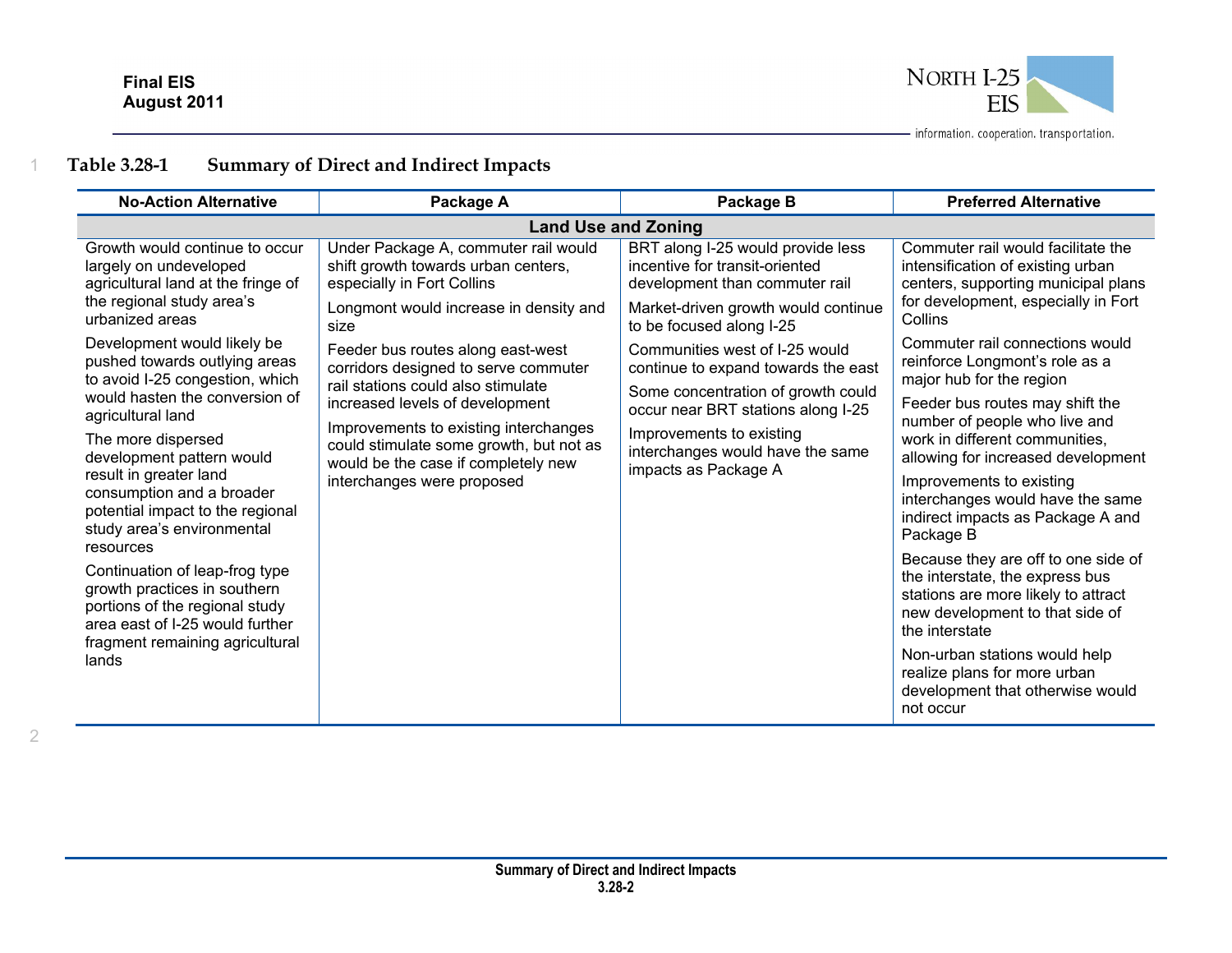

| <b>No-Action Alternative</b>     | Package A                                                                    | Package B                                               | <b>Preferred Alternative</b>                                                              |  |  |
|----------------------------------|------------------------------------------------------------------------------|---------------------------------------------------------|-------------------------------------------------------------------------------------------|--|--|
| <b>Social Conditions</b>         |                                                                              |                                                         |                                                                                           |  |  |
| Potential direct and indirect    | Adverse impacts associated with                                              | Adverse impacts associated with                         | Adverse impacts associated with                                                           |  |  |
| impacts on communities caused    | Package A would include:                                                     | Package B would include:                                | the Preferred Alternative would                                                           |  |  |
| by traffic congestion and        | Relocation of 59 residences                                                  | Relocation of 24 residences                             | include:                                                                                  |  |  |
| impaired mobility would include: | Increased noise and vibration, out-of-                                       | Increased noise, air emissions, and                     | Relocation of 51 residences                                                               |  |  |
| Increased air emissions and      | direction travel, and travel time delays                                     | visual impacts to residents near                        | Increased noise and visual impacts                                                        |  |  |
| noise                            | associated with commuter rail                                                | frontage roads, parking lots, bus                       |                                                                                           |  |  |
| Longer travel times              | Air emissions and visual impacts to<br>residents near carpool lots, commuter | routes, transit stations, and<br>maintenance facilities | An increase in air emissions<br>(thought below National Ambient<br>Air Quality Standards) |  |  |
| Traffic queues at key            | rail, transit stations, bus stations, and                                    | Temporary construction-related                          | An exacerbated (yet non-                                                                  |  |  |
| interchanges                     | maintenance facilities                                                       | impacts such as noise, dust, out-of-                    | significant) barrier effect for                                                           |  |  |
| Neighborhood traffic             | Exacerbated "barrier effect" in Fort                                         | direction travel, travel-time delays,                   | communities located along the                                                             |  |  |
| intrusion                        | Collins, Loveland, Berthoud, and                                             | and access revisions                                    | commuter rail alignment (although,                                                        |  |  |
| Deteriorating safety             | Longmont                                                                     | <b>Beneficial impacts associated with</b>               | to a lesser degree than                                                                   |  |  |
| conditions                       | Temporary construction-related impacts                                       | Package B would include:                                | Package A).                                                                               |  |  |
| Lengthened emergency             | such as noise, dust, out-of-direction                                        | Regional connections between                            | Beneficial impacts associated with                                                        |  |  |
| response times                   | travel, and travel-time delays                                               | communities                                             | the Preferred Alternative would                                                           |  |  |
|                                  | Potential re-distribution of population in                                   | Overall improvements in safety,                         | include:                                                                                  |  |  |
|                                  | response to highway capacity or transit                                      | mobility, and emergency response,                       | Enhanced regional connections                                                             |  |  |
|                                  | improvements                                                                 | but no improvements in emergency                        | between communities                                                                       |  |  |
|                                  | Beneficial impacts associated with                                           | response where toll lanes are                           | Improvements in mobility, safety,                                                         |  |  |
|                                  | Package A would include:                                                     | barrier-separated                                       | and emergency response                                                                    |  |  |
|                                  | Regional connections between                                                 | Moderate improvements in mobility                       | Improved mobility for                                                                     |  |  |
|                                  | communities                                                                  | for transportation-disadvantaged                        | transportation-disadvantaged                                                              |  |  |
|                                  | Improvements in mobility, safety, and<br>emergency response                  | populations                                             | populations                                                                               |  |  |
|                                  | Improved mobility for transportation-<br>disadvantaged populations           |                                                         |                                                                                           |  |  |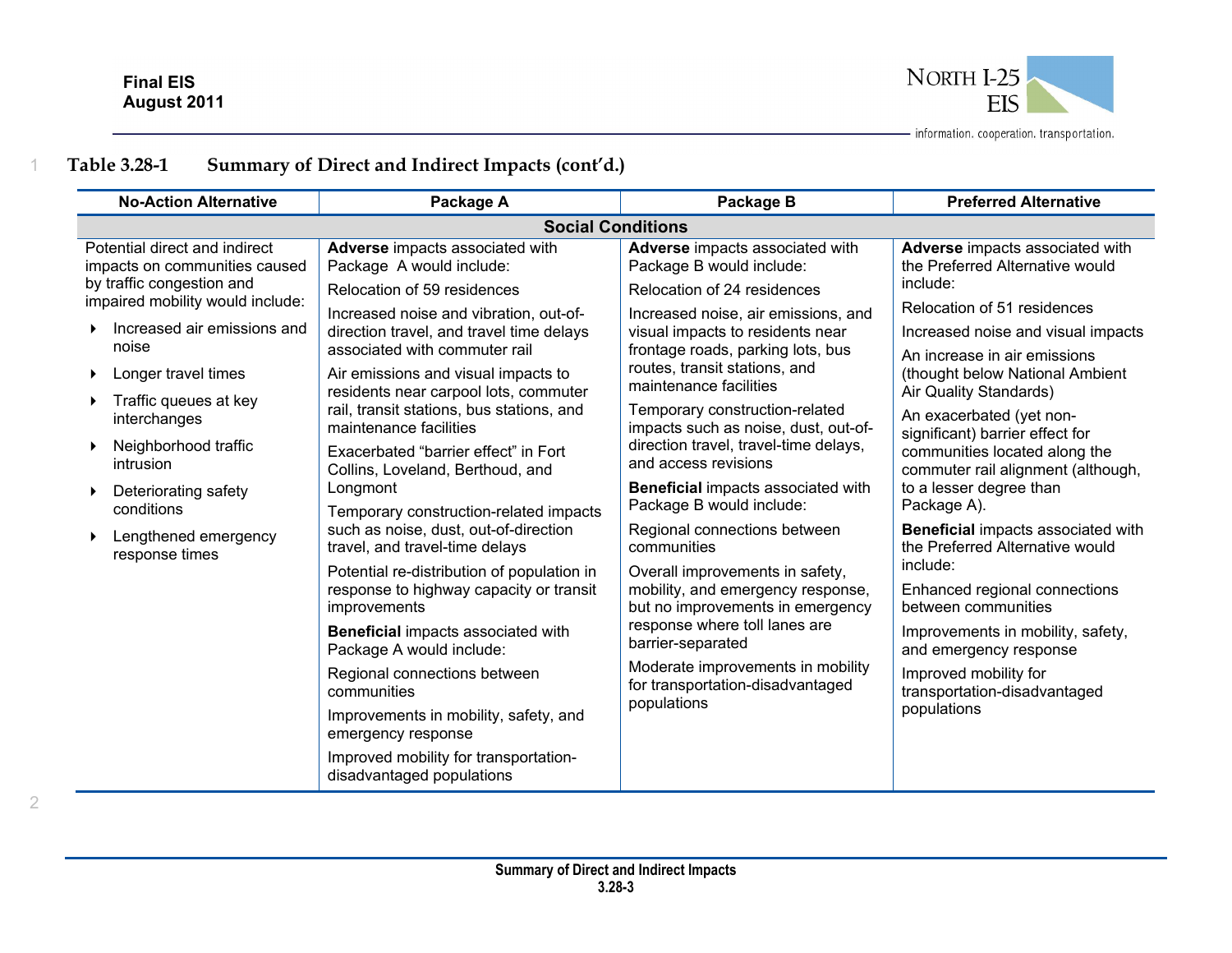

| <b>No-Action Alternative</b>                                                                                                                                                                                                                                                                                                                                                                                                                                                                                                                                                                                   | Package A                                                                                                                                                                                                                                                                                                                                                                                                                                                                                                                                                                                                                                                                                                                             | Package B                                                                                                                                                                                                                                                                                                                                                                                                                                                                                                                                                                                                                                                                                                                                                                                                                                                                                                                                                            | <b>Preferred Alternative</b>                                                                                                                                                                                                                                                                                                                                                                                                                                                                                                                                                                                                                                                                                                                                                                                                                                                     |
|----------------------------------------------------------------------------------------------------------------------------------------------------------------------------------------------------------------------------------------------------------------------------------------------------------------------------------------------------------------------------------------------------------------------------------------------------------------------------------------------------------------------------------------------------------------------------------------------------------------|---------------------------------------------------------------------------------------------------------------------------------------------------------------------------------------------------------------------------------------------------------------------------------------------------------------------------------------------------------------------------------------------------------------------------------------------------------------------------------------------------------------------------------------------------------------------------------------------------------------------------------------------------------------------------------------------------------------------------------------|----------------------------------------------------------------------------------------------------------------------------------------------------------------------------------------------------------------------------------------------------------------------------------------------------------------------------------------------------------------------------------------------------------------------------------------------------------------------------------------------------------------------------------------------------------------------------------------------------------------------------------------------------------------------------------------------------------------------------------------------------------------------------------------------------------------------------------------------------------------------------------------------------------------------------------------------------------------------|----------------------------------------------------------------------------------------------------------------------------------------------------------------------------------------------------------------------------------------------------------------------------------------------------------------------------------------------------------------------------------------------------------------------------------------------------------------------------------------------------------------------------------------------------------------------------------------------------------------------------------------------------------------------------------------------------------------------------------------------------------------------------------------------------------------------------------------------------------------------------------|
|                                                                                                                                                                                                                                                                                                                                                                                                                                                                                                                                                                                                                | <b>Social Conditions (cont'd.)</b>                                                                                                                                                                                                                                                                                                                                                                                                                                                                                                                                                                                                                                                                                                    |                                                                                                                                                                                                                                                                                                                                                                                                                                                                                                                                                                                                                                                                                                                                                                                                                                                                                                                                                                      |                                                                                                                                                                                                                                                                                                                                                                                                                                                                                                                                                                                                                                                                                                                                                                                                                                                                                  |
| <b>Environmental Justice</b><br>Adverse effects (highway noise)<br>to minority residents of the<br><b>Mountain Range Shadows</b><br>subdivision would exceed those<br>experienced by the general<br>population. However, the<br>increase in noise level would be<br>very small and would not be<br>noticeable to most people. Low-<br>income and minority populations<br>would not receive more severe<br>impacts than non low-income<br>and minority populations.<br>The No-Action Alternative would<br>not provide local communities<br>with the accessibility benefits<br>associated with transit services. | <b>Environmental Justice</b><br>Adverse effects to minority and low-<br>income residents in Longmont would<br>exceed those experienced by the<br>general population. These impacts would<br>arise from the implementation of<br>Component A-T1 (commuter rail<br>between Fort Collins and Longmont) and<br>would include 16 residential relocations.<br>visual impacts, and the potential for<br>community disruption. However, there is<br>no evidence these impacts would be<br>disproportionately high and adverse due<br>to mitigation commitments.<br>Impacts to minority and low-income<br>populations associated with all other<br>components of Package A would not<br>exceed those experienced by the<br>general population. | <b>Environmental Justice</b><br>Impacts associated with Package B<br>would include:<br>Relocation of 7 residences in<br>minority and low-income areas.<br>As a result of mitigation<br>commitments and benefits received<br>from Package B, minority and low-<br>income communities would not suffer<br>disproportionately high and adverse<br>effects.<br>Beneficial impacts associated with<br>Package B include:<br>Short-term and long-term<br>employment opportunities would<br>occur during the construction of the<br>facilities as well as their ongoing<br>operation and maintenance.<br>Transit components would result in<br>moderate improvements in mobility<br>and would improve regional<br>connectivity.<br>Minority and low-income populations<br>are concentrated around transit<br>improvements and would benefit<br>from the transit-related components.<br>Shoulders and sidewalks would<br>better accommodate bicycle and<br>pedestrian travel | <b>Environmental Justice</b><br>Adverse effects to minority and<br>low-income residents include<br>20 residential displacements. Of<br>the 31 relocations required for the<br>commuter rail component,<br>14 contain minority and/or low-<br>income populations, all in<br>Longmont.<br>In Longmont there would be<br>noticeable impacts; however, less<br>than Package A and there is no<br>evidence these impacts would be<br>disproportionately high and<br>adverse due to mitigation<br>commitments.<br><b>Beneficial impacts associated with</b><br>the Preferred Alternative would<br>include:<br>Commuter rail would improve<br>access to community facilities,<br>provide broader opportunities for<br>employment, facilitate participation<br>in regional social and cultural<br>events, promote interaction<br>between communities, and<br>stimulate business activity |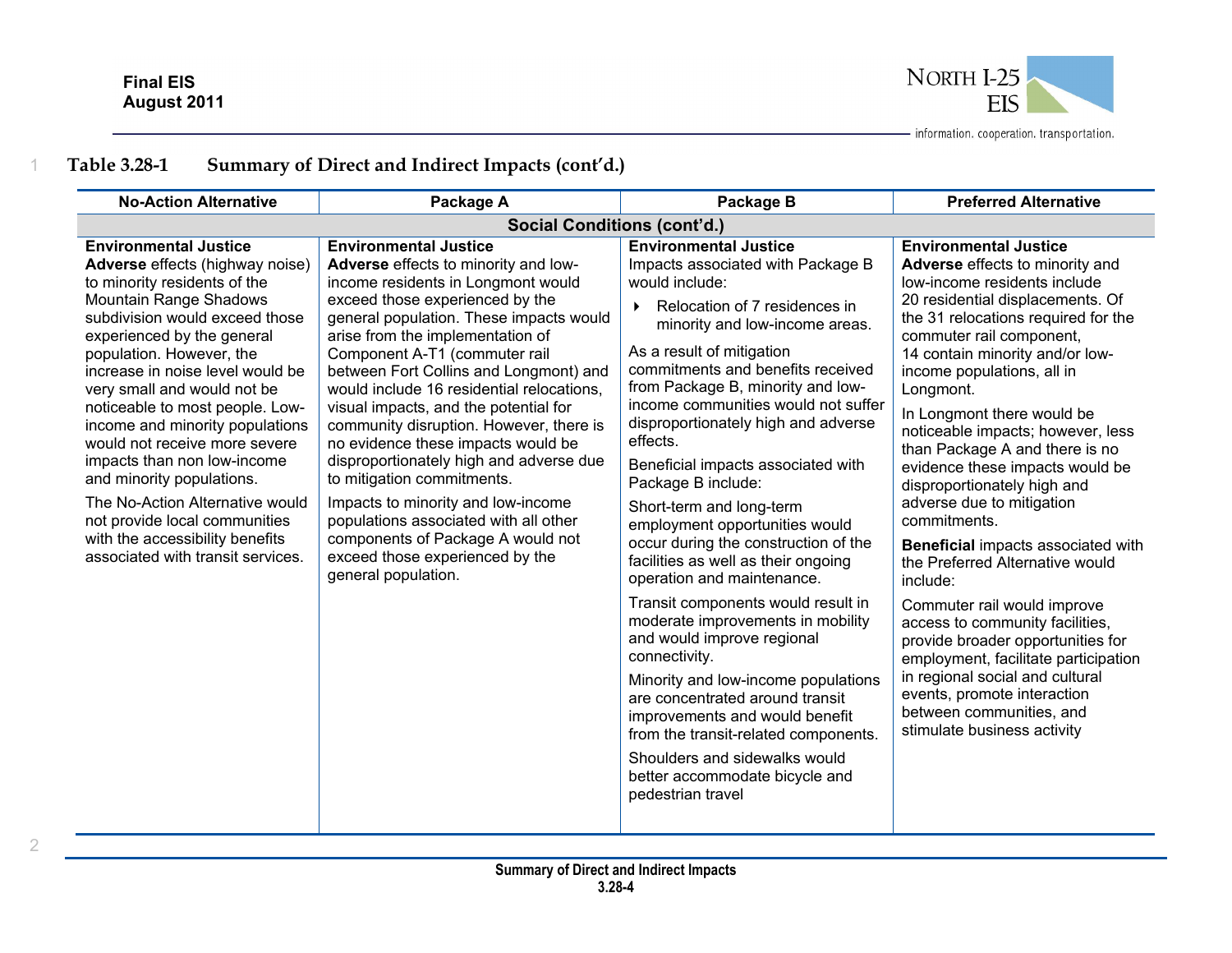

|  | Table 3.28-1 |  | Summary of Direct and Indirect Impacts (cont'd.) |  |  |  |  |
|--|--------------|--|--------------------------------------------------|--|--|--|--|
|--|--------------|--|--------------------------------------------------|--|--|--|--|

| <b>No-Action Alternative</b> | Package A                                                                                                                                                                                                                                                                                                | Package B                                                                                                                                                                  | <b>Preferred Alternative</b>                                                                                                                         |
|------------------------------|----------------------------------------------------------------------------------------------------------------------------------------------------------------------------------------------------------------------------------------------------------------------------------------------------------|----------------------------------------------------------------------------------------------------------------------------------------------------------------------------|------------------------------------------------------------------------------------------------------------------------------------------------------|
|                              | <b>Social Conditions (cont'd)</b>                                                                                                                                                                                                                                                                        |                                                                                                                                                                            |                                                                                                                                                      |
|                              | <b>Beneficial impacts associated with</b><br>Package A would include:                                                                                                                                                                                                                                    | Impacts to minority and low-income<br>populations associated with all other<br>components of Package B would not<br>exceed those experienced by the<br>general population. | Express bus and commuter bus<br>transit would result in moderate                                                                                     |
|                              | Short-term and long-term employment<br>opportunities would occur during the<br>construction of the facilities as well as                                                                                                                                                                                 |                                                                                                                                                                            | improvements in mobility and<br>would improve regional<br>connectivity                                                                               |
|                              | their ongoing operation and<br>maintenance.                                                                                                                                                                                                                                                              | Safety and emergency response<br>time would improve                                                                                                                        |                                                                                                                                                      |
|                              | Shoulders and sidewalks would better<br>accommodate bicycle and pedestrian<br>travel                                                                                                                                                                                                                     |                                                                                                                                                                            | Short-term and long-term<br>employment opportunities would<br>occur during the construction of the                                                   |
|                              | Improved safety and emergency<br>response times                                                                                                                                                                                                                                                          |                                                                                                                                                                            | facilities as well as their ongoing<br>operation and maintenance.                                                                                    |
|                              | Minority and low-income populations are<br>concentrated around transit<br>improvements and would benefit from                                                                                                                                                                                            |                                                                                                                                                                            | Shoulders and sidewalks would<br>better accommodate bicycle and<br>pedestrian travel                                                                 |
|                              | transit-related components<br>Transit components would improve<br>access to community facilities, provide<br>broader opportunities for employment,<br>facilitate participation in regional social<br>and cultural events, promote interaction<br>between communities, and stimulate<br>business activity |                                                                                                                                                                            | Minority and low-income<br>populations are concentrated<br>around transit improvements and<br>would benefit from the transit-<br>related components. |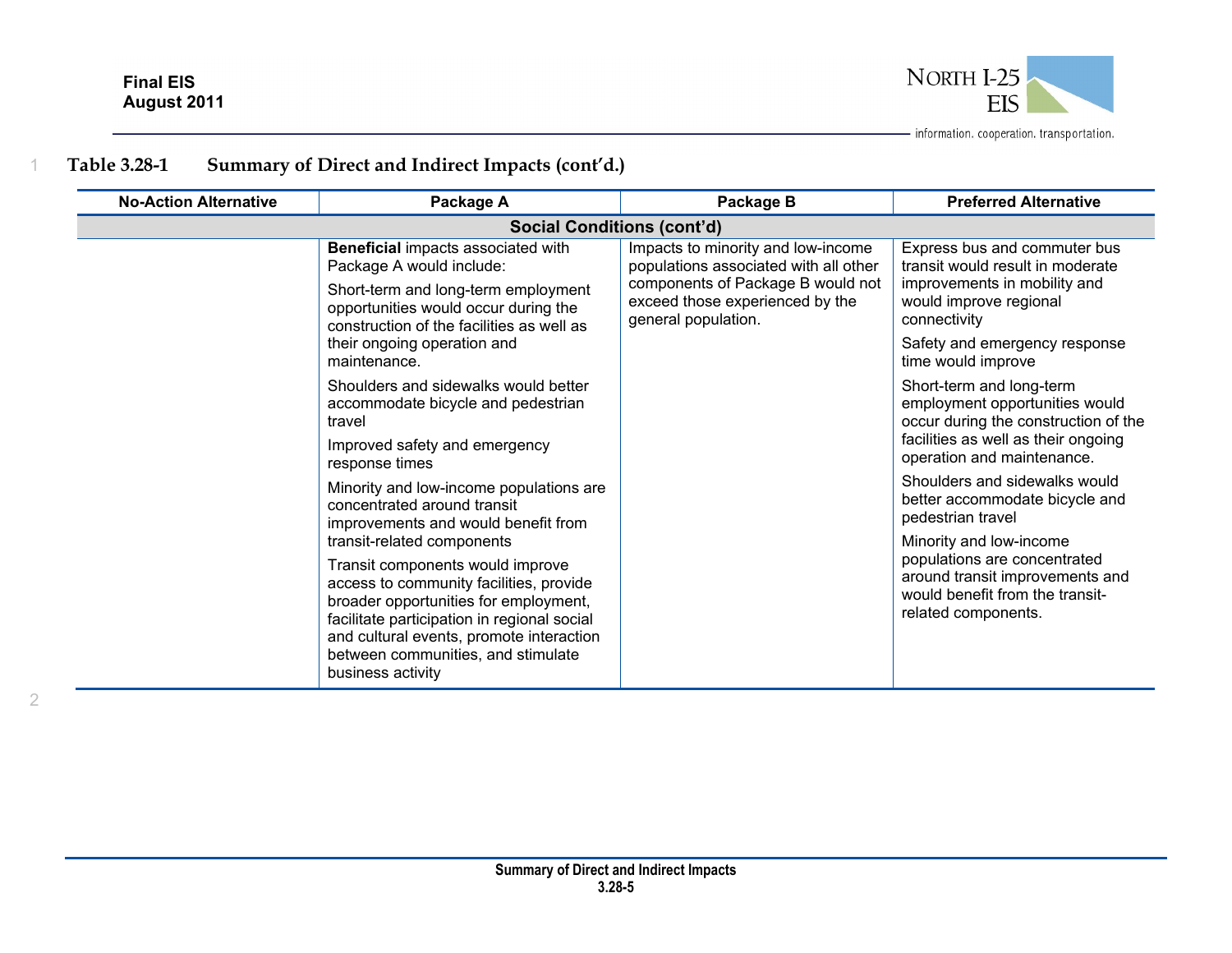

| <b>No-Action Alternative</b>                                  | Package A                                                                                                   | Package B                                                                                                      | <b>Preferred Alternative</b>                                                                                                                |  |  |  |
|---------------------------------------------------------------|-------------------------------------------------------------------------------------------------------------|----------------------------------------------------------------------------------------------------------------|---------------------------------------------------------------------------------------------------------------------------------------------|--|--|--|
|                                                               | <b>Economic Conditions</b>                                                                                  |                                                                                                                |                                                                                                                                             |  |  |  |
| Would not require relocation of<br>any existing businesses    | Adverse impacts associated with<br>Package A would include:                                                 | Adverse impacts associated with<br>Package B would include:                                                    | Adverse impacts associated with<br>the Preferred Alternative include:                                                                       |  |  |  |
| Would be no loss to property tax                              | Relocation of 33 businesses                                                                                 | Relocation of 16 businesses                                                                                    | Relocation of 23 businesses                                                                                                                 |  |  |  |
| base and revenues<br>Would be increasingly difficult to       | \$5,079,960 loss in the tax base and<br>\$150,290 loss of tax revenues                                      | \$2,814,220 loss in the tax base and<br>\$88,720 loss of tax revenues                                          | The loss in tax base would be<br>approximately 17% less than                                                                                |  |  |  |
| access businesses<br>Future economic growth would             | Temporary construction-related detours,<br>delays, and out-of-direction travel                              | Temporary construction-related<br>detours, delays, and out-of-direction                                        | Package A and approximately 1%<br>more than Package B.                                                                                      |  |  |  |
| most likely concentrate along<br>the I-25 corridor and in the | Temporary impacts to existing freight                                                                       | travel                                                                                                         | Temporary construction-related<br>detours, delays, and out-of-                                                                              |  |  |  |
| southern end of the regional                                  | operations during construction                                                                              | <b>Beneficial impacts associated with</b><br>Package B would include:                                          | direction travel.                                                                                                                           |  |  |  |
| study area                                                    | <b>Beneficial impacts associated with</b><br>Package A would include:                                       | Limited potential for long-term                                                                                | Temporary impacts to existing                                                                                                               |  |  |  |
|                                                               | Potential for long-term growth of property                                                                  | growth of property tax base and                                                                                | freight operations during<br>construction.                                                                                                  |  |  |  |
|                                                               | tax base and revenues as a result of<br>transit-oriented development                                        | revenues as a result of transit-<br>oriented development.                                                      | Beneficial impacts associated with                                                                                                          |  |  |  |
|                                                               | Some access revisions; transit would<br>improve access to businesses and<br>expand employment opportunities | Creation of 10,200 temporary jobs<br>over the six-year construction period;<br>permanent employment created by | the Preferred Alternative would<br>include:                                                                                                 |  |  |  |
|                                                               |                                                                                                             |                                                                                                                | Potential for long-term growth of                                                                                                           |  |  |  |
|                                                               | Creation of 10,800 temporary jobs over                                                                      | transit operation and maintenance                                                                              | property tax base and revenues as                                                                                                           |  |  |  |
|                                                               | the six-year construction period;                                                                           | Some access revisions; transit would<br>improve access to businesses and                                       | a result of transit-oriented<br>development.                                                                                                |  |  |  |
|                                                               | permanent employment created by<br>transit operation and maintenance                                        | expand employment opportunities                                                                                | Some access revisions; transit<br>would improve access to<br>businesses and expand<br>employment opportunities.                             |  |  |  |
|                                                               |                                                                                                             |                                                                                                                | Creation of 11,400 temporary jobs<br>over the construction period;<br>permanent employment created by<br>transit operation and maintenance. |  |  |  |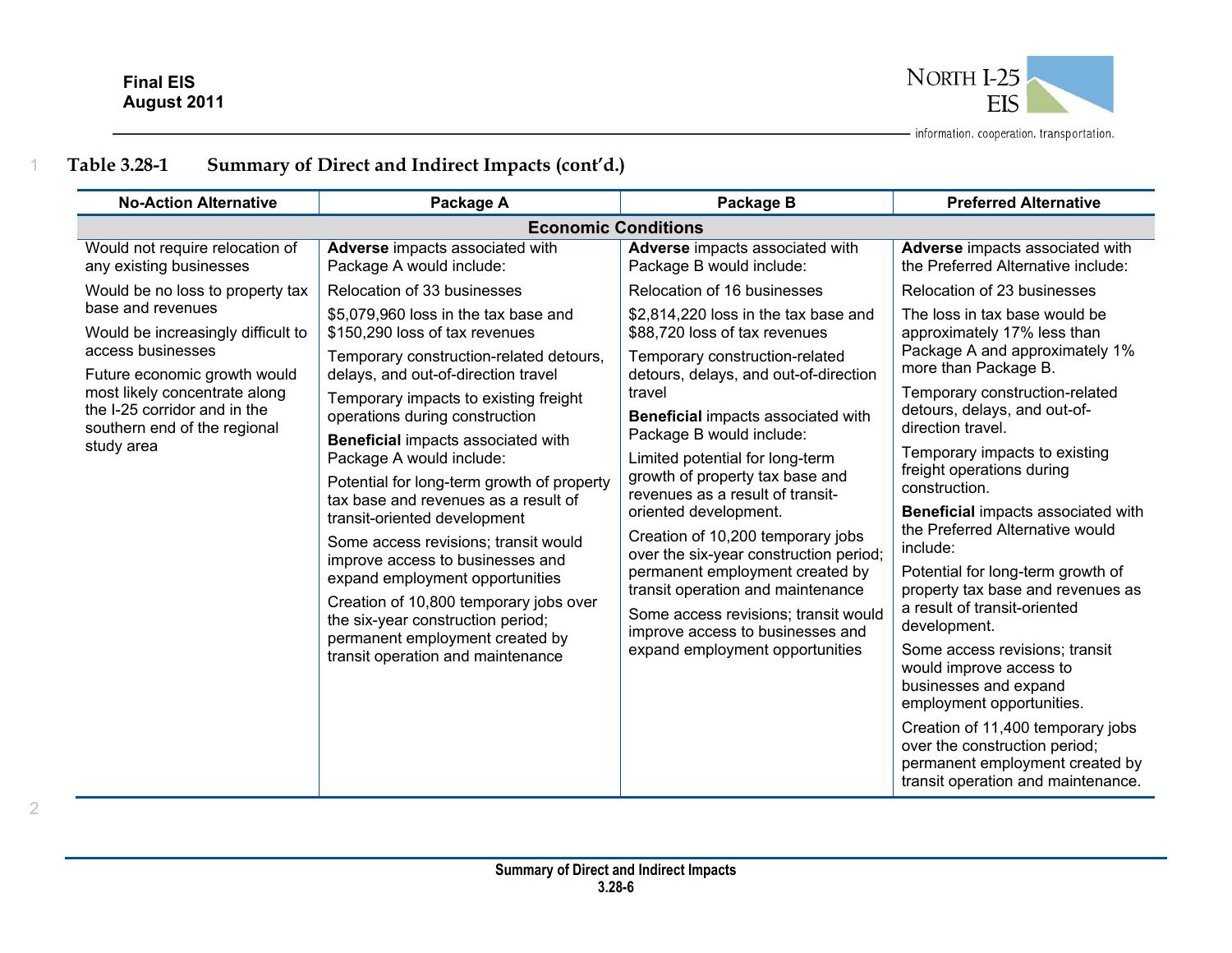

| <b>No-Action Alternative</b>                                                                                                                                                                                                                                                                       | Package A                                                                                                                                                                                                                                                                                                                                                                                                                                                                                                                                                                             | Package B                                                                                                                                                                                                                                                                                                                                                                                                                                                                   | <b>Preferred Alternative</b>                                                                                                                                                                                                                                                                                                                                                                                                                                                   |  |  |  |
|----------------------------------------------------------------------------------------------------------------------------------------------------------------------------------------------------------------------------------------------------------------------------------------------------|---------------------------------------------------------------------------------------------------------------------------------------------------------------------------------------------------------------------------------------------------------------------------------------------------------------------------------------------------------------------------------------------------------------------------------------------------------------------------------------------------------------------------------------------------------------------------------------|-----------------------------------------------------------------------------------------------------------------------------------------------------------------------------------------------------------------------------------------------------------------------------------------------------------------------------------------------------------------------------------------------------------------------------------------------------------------------------|--------------------------------------------------------------------------------------------------------------------------------------------------------------------------------------------------------------------------------------------------------------------------------------------------------------------------------------------------------------------------------------------------------------------------------------------------------------------------------|--|--|--|
| <b>Right-of-Way</b>                                                                                                                                                                                                                                                                                |                                                                                                                                                                                                                                                                                                                                                                                                                                                                                                                                                                                       |                                                                                                                                                                                                                                                                                                                                                                                                                                                                             |                                                                                                                                                                                                                                                                                                                                                                                                                                                                                |  |  |  |
| Would not require acquisition of<br>property or any relocations                                                                                                                                                                                                                                    | Highway components would require<br>23 residential relocations and<br>12 business relocations                                                                                                                                                                                                                                                                                                                                                                                                                                                                                         | Highway components would require<br>24 residential relocations and<br>15 business relocations                                                                                                                                                                                                                                                                                                                                                                               | Highway components would<br>require 20 residential relocations<br>and 10 business relocations.                                                                                                                                                                                                                                                                                                                                                                                 |  |  |  |
|                                                                                                                                                                                                                                                                                                    | Transit components would require<br>36 residential relocations and<br>21 business relocations                                                                                                                                                                                                                                                                                                                                                                                                                                                                                         | Transit components would require<br>one additional business relocation<br>and no residential relocations                                                                                                                                                                                                                                                                                                                                                                    | Transit components would require<br>31 residential relocations and<br>13 business relocations.                                                                                                                                                                                                                                                                                                                                                                                 |  |  |  |
|                                                                                                                                                                                                                                                                                                    | All property impacts, including<br>displacements and partial acquisitions,<br>would total 1,068 acres, 719 acres for<br>highway components and 349 acres for<br>transit components                                                                                                                                                                                                                                                                                                                                                                                                    | All property impacts, including<br>displacements and partial<br>acquisitions, would require a total of<br>913 acres, 833 acres for highway<br>components and 80 acres for transit<br>components                                                                                                                                                                                                                                                                             | All property impacts, including<br>displacements and partial<br>acquisitions, would require a total<br>of 889 acres, 635 acres for<br>highway components and 254<br>acres for transit components.                                                                                                                                                                                                                                                                              |  |  |  |
|                                                                                                                                                                                                                                                                                                    | <b>Air Quality</b>                                                                                                                                                                                                                                                                                                                                                                                                                                                                                                                                                                    |                                                                                                                                                                                                                                                                                                                                                                                                                                                                             |                                                                                                                                                                                                                                                                                                                                                                                                                                                                                |  |  |  |
| No substantive impacts                                                                                                                                                                                                                                                                             | No substantive impacts                                                                                                                                                                                                                                                                                                                                                                                                                                                                                                                                                                | No substantive impacts                                                                                                                                                                                                                                                                                                                                                                                                                                                      | No substantive impacts                                                                                                                                                                                                                                                                                                                                                                                                                                                         |  |  |  |
| Growth and development<br>changes would affect traffic                                                                                                                                                                                                                                             | No exceedances of standards or<br>thresholds due to mobile sources                                                                                                                                                                                                                                                                                                                                                                                                                                                                                                                    | No exceedances of standards or<br>thresholds due to mobile sources                                                                                                                                                                                                                                                                                                                                                                                                          | No exceedances of standards or<br>thresholds due to mobile sources                                                                                                                                                                                                                                                                                                                                                                                                             |  |  |  |
| patterns and air quality<br>Benefits include: (1) emissions<br>for all pollutants from mobile<br>sources would be reduced from<br>existing levels; and (2)<br>continued conversion of<br>agricultural land uses would<br>lessen nitrogen deposition<br>effects to Rocky Mountain<br>National Park. | Growth and development changes would<br>affect traffic patterns and air quality. In<br>areas of transit oriented development, air<br>quality could improve due to more<br>efficient travel patterns. This<br>improvement would be more noticeable<br>with Package A than Package B and the<br>Preferred Alternative.<br>Benefits include: (1) emissions for all<br>pollutants from mobile sources would be<br>reduced from existing levels; and (2)<br>continued conversion of agricultural land<br>uses would lessen nitrogen deposition<br>effects to Rocky Mountain National Park. | Growth and development changes<br>would affect traffic patterns and air<br>quality. In areas of transit oriented<br>development, air quality could<br>improve due to more efficient travel<br>patterns.<br>Benefits include: (1) emissions for<br>all pollutants from mobile sources<br>would be reduced from existing<br>levels; and (2) continued conversion<br>of agricultural land uses would<br>lessen nitrogen deposition effects to<br>Rocky Mountain National Park. | Growth and development changes<br>would affect traffic patterns and air<br>quality. In areas of transit oriented<br>development, air quality could<br>improve due to more efficient travel<br>patterns.<br>Benefits include: (1) emissions for<br>all pollutants from mobile sources<br>would be reduced from existing<br>levels; and (2) continued<br>conversion of agricultural land uses<br>would lessen nitrogen deposition<br>effects to Rocky Mountain National<br>Park. |  |  |  |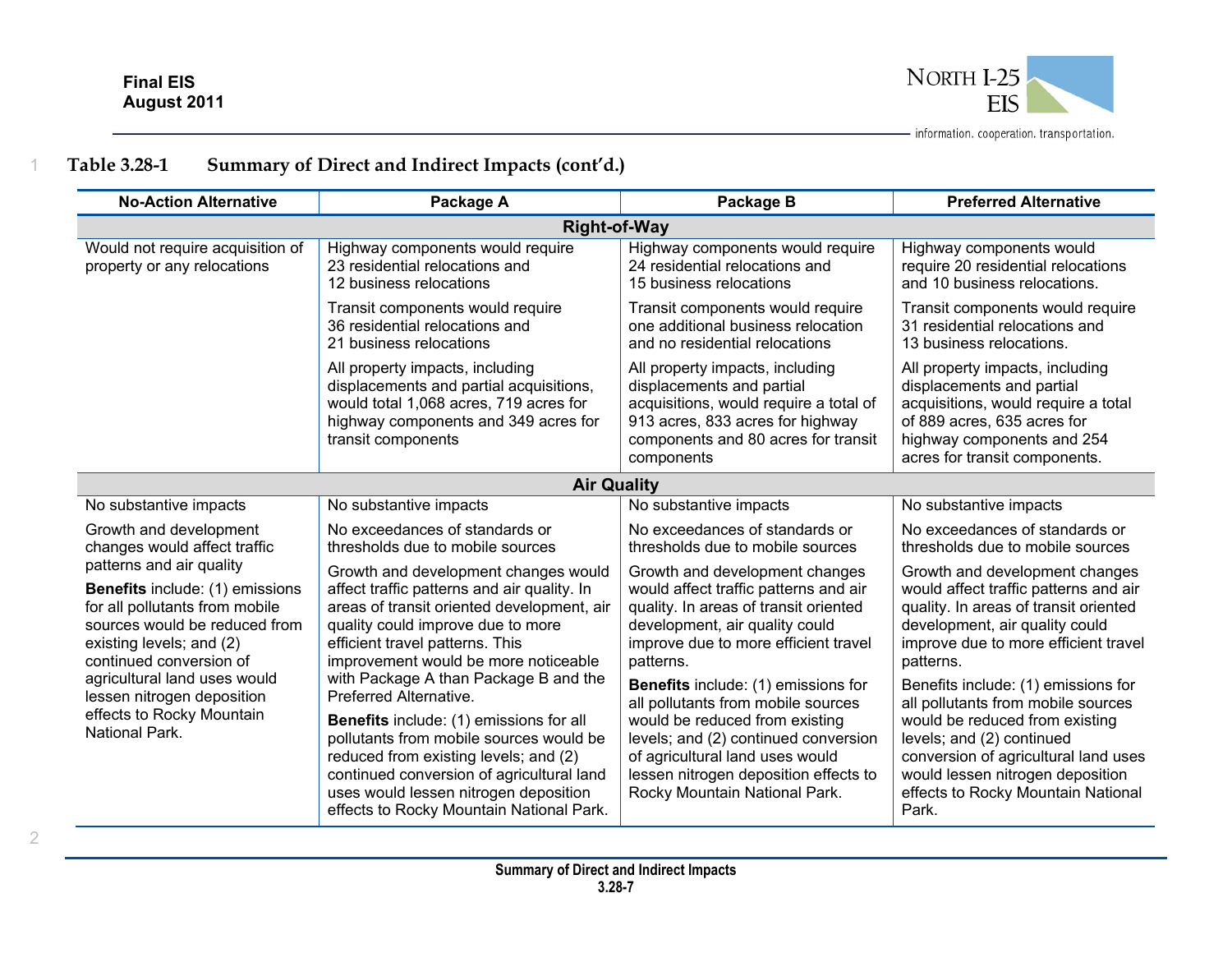2



| <b>No-Action Alternative</b>                                                                                                                                                                                                                                                                                                                         | Package A                                                                                                                                                                                                                                                                                                                                                                                              | Package B                                                                                                                                                                                                                                                                                                                                                                                                                      | <b>Preferred Alternative</b>                                                                                                                                                                                                                                                                                                                                                                                                                     |
|------------------------------------------------------------------------------------------------------------------------------------------------------------------------------------------------------------------------------------------------------------------------------------------------------------------------------------------------------|--------------------------------------------------------------------------------------------------------------------------------------------------------------------------------------------------------------------------------------------------------------------------------------------------------------------------------------------------------------------------------------------------------|--------------------------------------------------------------------------------------------------------------------------------------------------------------------------------------------------------------------------------------------------------------------------------------------------------------------------------------------------------------------------------------------------------------------------------|--------------------------------------------------------------------------------------------------------------------------------------------------------------------------------------------------------------------------------------------------------------------------------------------------------------------------------------------------------------------------------------------------------------------------------------------------|
|                                                                                                                                                                                                                                                                                                                                                      | <b>Noise &amp; Vibration</b>                                                                                                                                                                                                                                                                                                                                                                           |                                                                                                                                                                                                                                                                                                                                                                                                                                |                                                                                                                                                                                                                                                                                                                                                                                                                                                  |
| An estimated 661 Category B<br>receivers and 155 Category C<br>receivers would be impacted by<br>traffic noise.                                                                                                                                                                                                                                      | An estimated 673 Category B receivers<br>and 153 Category C receivers would be<br>impacted by traffic noise without<br>recommended mitigation measures.<br>2,192 residences, 15 schools, and<br>7 churches would experience moderate<br>or severe impacts from rail transit noise.<br>Forty residences would experience<br>vibration impacts due to commuter rail.                                     | An estimated 685 Category B<br>receivers and 163 Category C<br>receivers would be impacted by<br>traffic noise without recommended<br>mitigation measures.                                                                                                                                                                                                                                                                     | An estimated 679 Category B<br>receivers and 161 Category C<br>receivers would be impacted by<br>traffic noise without recommended<br>mitigation measures.<br>2,192 residences, 15 schools, and<br>7 churches would experience<br>moderate or severe impacts from<br>rail transit noise.<br>Forty residences would experience<br>vibration impacts due to commuter<br>rail.                                                                      |
|                                                                                                                                                                                                                                                                                                                                                      | <b>Water Resources</b>                                                                                                                                                                                                                                                                                                                                                                                 |                                                                                                                                                                                                                                                                                                                                                                                                                                |                                                                                                                                                                                                                                                                                                                                                                                                                                                  |
| <b>Highway Impacts:</b><br>Would result in 1,257 acres of<br>impervious surface area<br>Direct effects on surface water<br>quality from increases in<br>stormwater runoff velocity and<br>volume would be negligible. The<br>majority of stormwater runoff<br>from I-25 would continue not to<br>be treated prior to discharging to<br>water bodies. | <b>Highway Impacts:</b><br>Would result in 1,946 acres of<br>impervious surface area, with the<br>greatest impacts expected in the Cache<br>la Poudre and St. Vrain Watersheds.<br>Would require relocation of as many as<br>105 wells within the right-of-way.<br>Modifications to the existing drainage<br>system or a new system could improve<br>drainage compared to the No-Action<br>Alternative | <b>Highway Impacts:</b><br>Would result in 2,001 acres of<br>impervious surface area, with the<br>greatest impacts expected in the<br>Cache la Poudre River and Big<br>Thompson River watersheds.<br>Would require relocation of as many<br>as 111 wells within the right-of-way<br>Modifications to the existing drainage<br>system or a new system could<br>improve drainage compared to the<br><b>No-Action Alternative</b> | <b>Highway Impacts:</b><br>Would result in 1,982 acres of<br>impervious surface area, with the<br>greatest impacts expected in the<br>Cache la Poudre River, Big<br>Thompson River, and St. Vrain<br>River watersheds.<br>Would require relocation of as<br>many as 112 wells within the right-<br>of-way<br>Modifications to the existing<br>drainage system or a new system<br>could improve drainage compared<br>to the No-Action Alternative |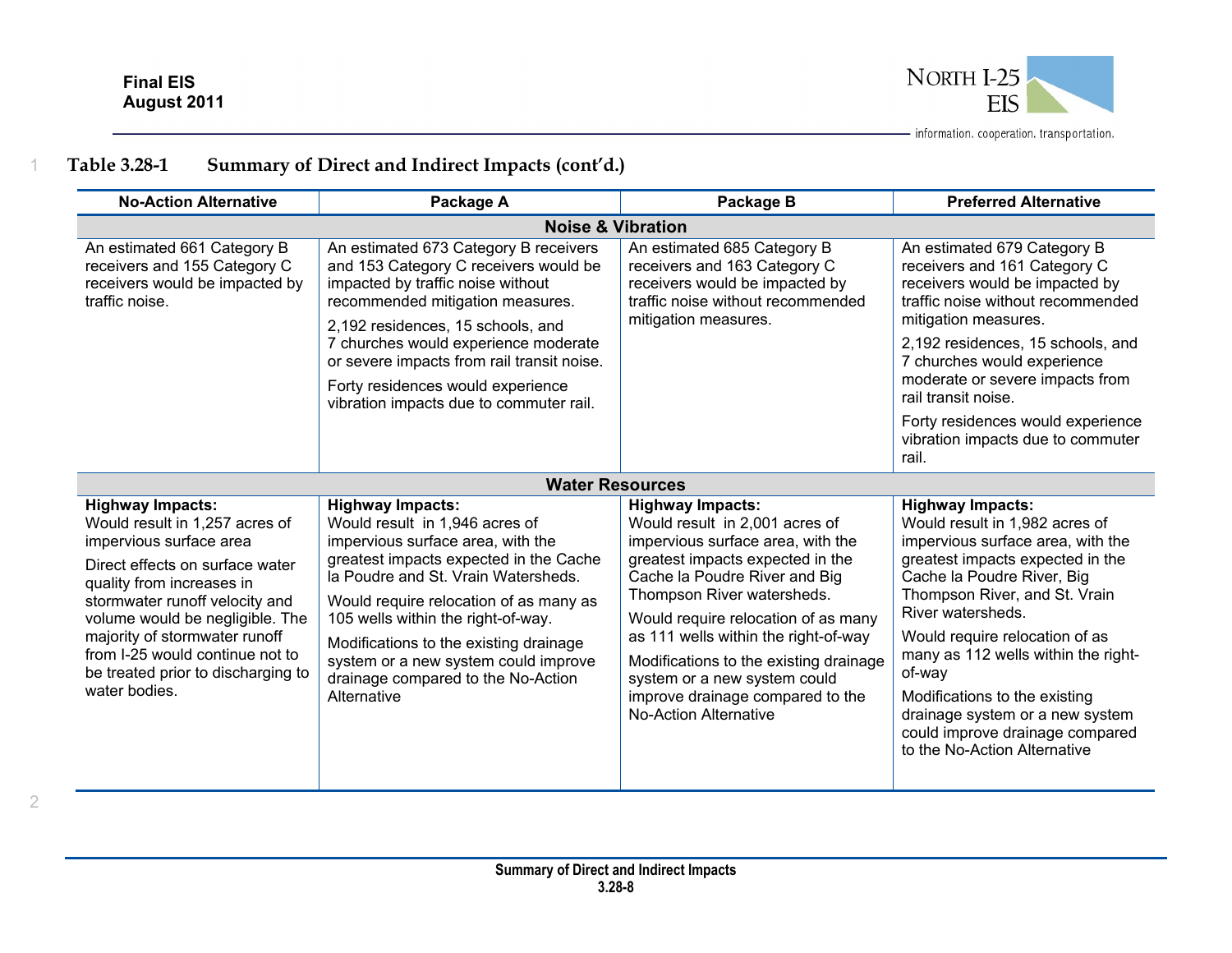

| <b>No-Action Alternative</b>                                                                                                                                                                                                                                                     | Package A                                                                                                                                                                                                                                                                                                                                                                                                                                                                                                                                                                                                                                                                                                                                                                                                                                                                                                                                                                                                                                                                                                                                               | Package B                                                                                                                                                                            | <b>Preferred Alternative</b>                                                                                                                                                                          |
|----------------------------------------------------------------------------------------------------------------------------------------------------------------------------------------------------------------------------------------------------------------------------------|---------------------------------------------------------------------------------------------------------------------------------------------------------------------------------------------------------------------------------------------------------------------------------------------------------------------------------------------------------------------------------------------------------------------------------------------------------------------------------------------------------------------------------------------------------------------------------------------------------------------------------------------------------------------------------------------------------------------------------------------------------------------------------------------------------------------------------------------------------------------------------------------------------------------------------------------------------------------------------------------------------------------------------------------------------------------------------------------------------------------------------------------------------|--------------------------------------------------------------------------------------------------------------------------------------------------------------------------------------|-------------------------------------------------------------------------------------------------------------------------------------------------------------------------------------------------------|
|                                                                                                                                                                                                                                                                                  | <b>Wetlands</b>                                                                                                                                                                                                                                                                                                                                                                                                                                                                                                                                                                                                                                                                                                                                                                                                                                                                                                                                                                                                                                                                                                                                         |                                                                                                                                                                                      |                                                                                                                                                                                                       |
| Would generally not affect<br>existing wetland resources,<br>except those associated with<br>development activities and<br>rehabilitation of major and minor<br>structures.<br>With continuing development in<br>the project area, some affects to<br>wetlands would be expected | Would result in total direct impacts of:<br>18.33 acres for wetlands<br>3.54 acres of jurisdictional open water<br>Indirect wetland effects would result from<br>the increase in impervious surfaces<br>caused by additional lanes or added<br>road shoulders. Effects would be<br>expected to include increased roadway<br>runoff, increased surface flows in<br>adjacent streams, erosion, and the<br>creation of channels in wetlands that<br>were previously free of channelization.<br>New flows could contain pollutants<br>associated with roadway runoff.<br>Sediment from winter sanding operations<br>accumulating in wetlands<br>De-icers, petroleum products, and other<br>chemicals would also likely degrade<br>water quality and impacting wetland<br>plants<br>Additional sediment and erosion would<br>be expected during and after<br>construction until exposed fill and cut<br>slopes could be successfully re-<br>vegetated.<br>Other indirect effects include the<br>decrease or elimination of upland tree<br>and/or shrub buffers between the<br>proposed roadway/rail corridor and<br>wetlands adjacent to other aquatic sites | Would result in total direct impacts<br>of:<br>19.01 acres for wetlands<br>2.28 acres of jurisdictional open<br>water<br>Indirect wetland effects would be the<br>same as Package A. | Would result in total direct impacts<br>of:<br>15.31 acres for wetlands<br>2.87 acres of jurisdictional open<br>water<br>Indirect wetland effects would be<br>the same as Package A and<br>Package B. |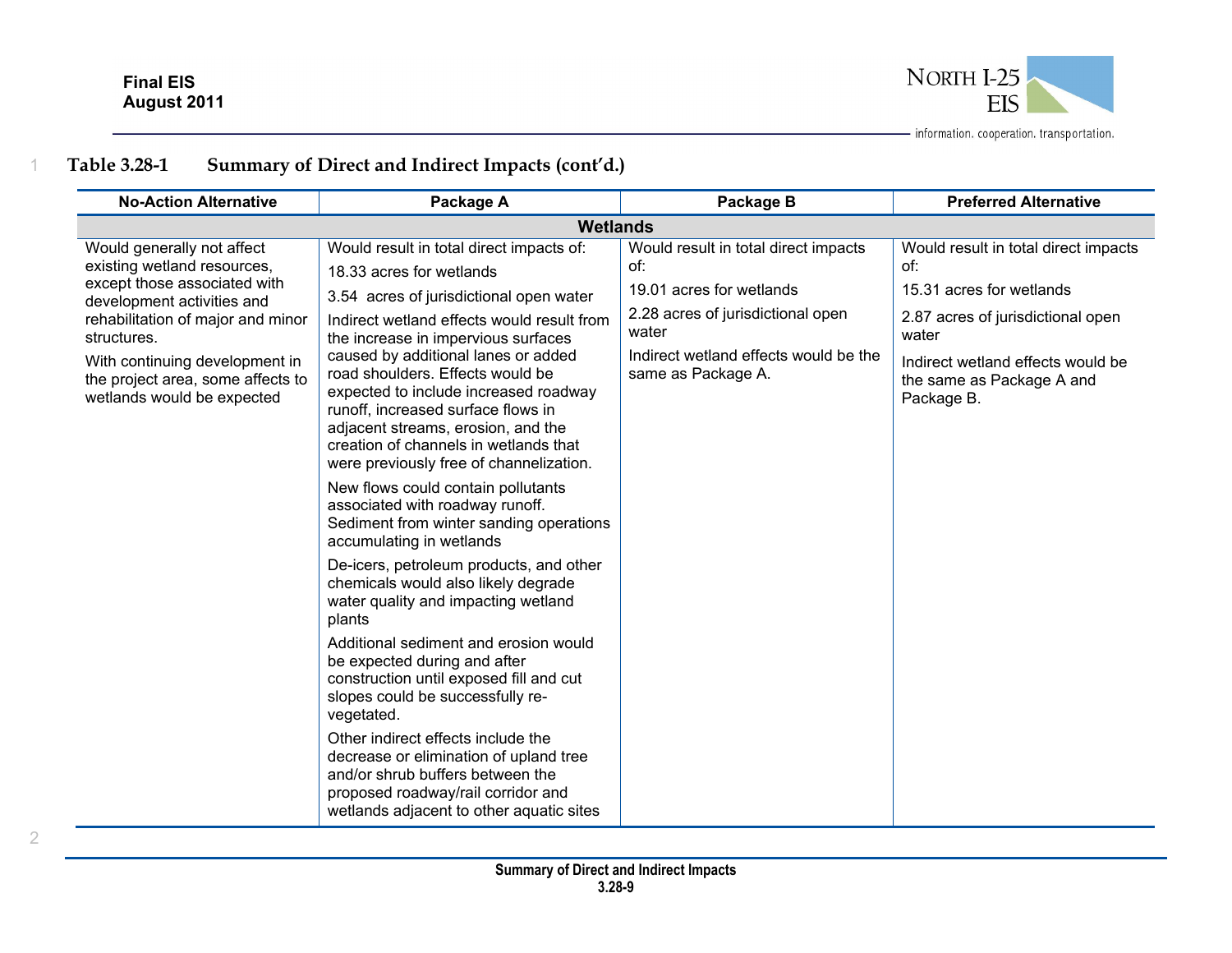2



| <b>No-Action Alternative</b>                                                                                                                                                                                                                                                                                                                                                               | Package A                                                                                                                                                                                                                                                                                                                                                                                                                                                                                                                       | Package B                                                                                                                                                                                                                                                                                                                                                                                                                                                                                                                       | <b>Preferred Alternative</b>                                                                                                                                                                                                                                                                                                                                                                                                                                                                                                       |  |  |  |
|--------------------------------------------------------------------------------------------------------------------------------------------------------------------------------------------------------------------------------------------------------------------------------------------------------------------------------------------------------------------------------------------|---------------------------------------------------------------------------------------------------------------------------------------------------------------------------------------------------------------------------------------------------------------------------------------------------------------------------------------------------------------------------------------------------------------------------------------------------------------------------------------------------------------------------------|---------------------------------------------------------------------------------------------------------------------------------------------------------------------------------------------------------------------------------------------------------------------------------------------------------------------------------------------------------------------------------------------------------------------------------------------------------------------------------------------------------------------------------|------------------------------------------------------------------------------------------------------------------------------------------------------------------------------------------------------------------------------------------------------------------------------------------------------------------------------------------------------------------------------------------------------------------------------------------------------------------------------------------------------------------------------------|--|--|--|
|                                                                                                                                                                                                                                                                                                                                                                                            | <b>Floodplains</b>                                                                                                                                                                                                                                                                                                                                                                                                                                                                                                              |                                                                                                                                                                                                                                                                                                                                                                                                                                                                                                                                 |                                                                                                                                                                                                                                                                                                                                                                                                                                                                                                                                    |  |  |  |
| Existing conditions would<br>continue. Floodplain impacts<br>would be addressed during the<br>final design phases of each<br>CDOT project along I-25 within<br>the regional study area, such as<br>rehabilitation of various drainage<br>structures.                                                                                                                                       | Would impact a total of 12.8 acres of<br>floodplains, 10.8 acres from highway<br>components and 2.0 acres from transit<br>components<br>Would result in seven I-25 crossings of<br>floodplains and nine drainage structure<br>replacements<br>Would result in 11 commuter rail<br>crossings of floodplains<br>Would result in two floodplains impacted                                                                                                                                                                          | Would impact a total of 13.5 acres of<br>floodplains, all from highway<br>components<br>Would result in twelve I-25 crossings<br>of floodplains and 15 drainage<br>structure replacements<br>Would not have any floodplain<br>impacts beyond those for the<br>highway components<br>None of the bus facilities would                                                                                                                                                                                                            | Would impact a total of 13 acres of<br>floodplains, 11 acres from highway<br>components and 2.0 acre from<br>transit components.<br>Would result in twelve I-25<br>crossings of floodplains and<br>replacement or rehabilitation of<br>13 drainage structures along I-25.<br>Would result in 10 commuter rail<br>crossings of floodplains.                                                                                                                                                                                         |  |  |  |
|                                                                                                                                                                                                                                                                                                                                                                                            | by queue jumps for commuter buses                                                                                                                                                                                                                                                                                                                                                                                                                                                                                               | impact a floodplain                                                                                                                                                                                                                                                                                                                                                                                                                                                                                                             |                                                                                                                                                                                                                                                                                                                                                                                                                                                                                                                                    |  |  |  |
|                                                                                                                                                                                                                                                                                                                                                                                            | Vegetation                                                                                                                                                                                                                                                                                                                                                                                                                                                                                                                      |                                                                                                                                                                                                                                                                                                                                                                                                                                                                                                                                 |                                                                                                                                                                                                                                                                                                                                                                                                                                                                                                                                    |  |  |  |
| Would only have a minimal<br>effect on existing vegetation<br>resources. Effects from<br>increasing development on<br>vegetation could include<br>population fragmentation,<br>reductions in riparian zones, and<br>ground and soil disturbance<br>which could promote increased<br>germination of noxious weed<br>populations.<br>Would not contribute to the<br>spread of noxious weeds. | Results in 927 acres of vegetation<br>impacts.<br>Results in 305 acres of soil disturbance<br>which can result in the potential<br>disturbance to natural resources due to<br>spread and establishment of noxious<br>weeds.<br>Sensitive wildlife species including<br>Preble's meadow jumping mouse will be<br>affected by the spread of noxious weeds<br>in riparian areas<br>The potential for noxious weeds to<br>establish and spread onto public lands<br>such as parks and open spaces, and<br>agricultural areas exists | Results in 819 acres of vegetation<br>impacts.<br>Results in 271 acres of soil<br>disturbance which can result in the<br>potential disturbance to natural<br>resources due to spread and<br>establishment of noxious weeds.<br>Sensitive wildlife species including<br>Preble's meadow jumping mouse will<br>be affected by the spread of noxious<br>weeds in riparian areas<br>The potential for noxious weeds to<br>establish and spread onto public<br>lands such as parks and open<br>spaces, and agricultural areas exists | Results in 818 acres of vegetation<br>impacts.<br>Results in 269 acres of soil<br>disturbance which can result in the<br>potential disturbance to natural<br>resources due to spread and<br>establishment of noxious weeds.<br>Sensitive wildlife species including<br>Preble's meadow jumping mouse<br>will be affected by the spread of<br>noxious weeds in riparian areas<br>The potential for noxious weeds to<br>establish and spread onto public<br>lands such as parks and open<br>spaces, and agricultural areas<br>exists |  |  |  |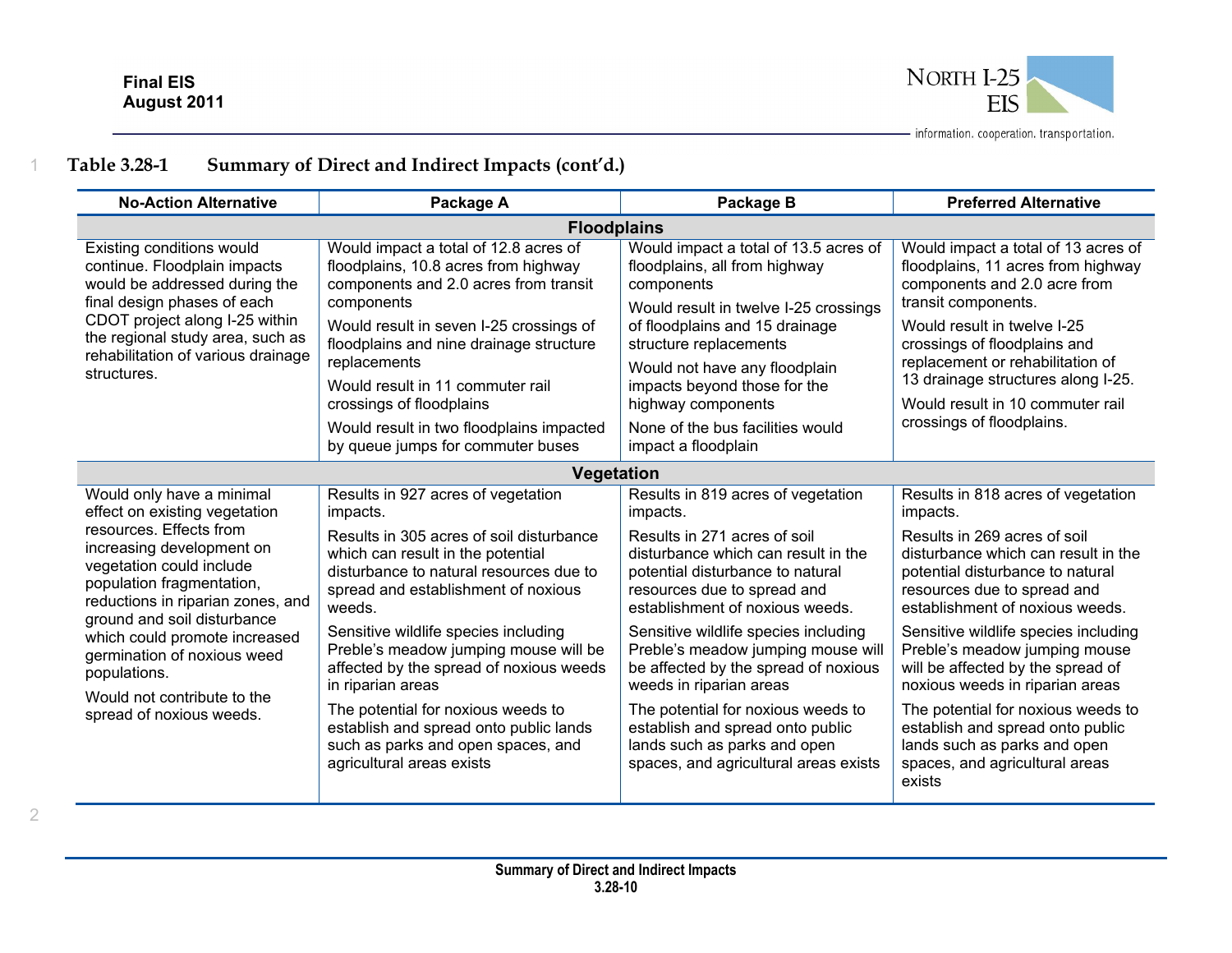2



| <b>No-Action Alternative</b>                                                | Package A                                                                     | Package B                                     | <b>Preferred Alternative</b>                   |
|-----------------------------------------------------------------------------|-------------------------------------------------------------------------------|-----------------------------------------------|------------------------------------------------|
|                                                                             | <b>Wildlife</b>                                                               |                                               |                                                |
| Existing conditions would                                                   | Would impact 2.01 acres of sensitive                                          | Would impact 2.35 acres of sensitive          | Would impact 1.94 acres of                     |
| continue. Increased traffic on                                              | wildlife habitat                                                              | wildlife habitat                              | sensitive wildlife habitat.                    |
| secondary roads would increase<br>mortality of wildlife from<br>collisions. | Would impact 1.82 acres of aquatic<br>habitat                                 | Would impact 2.25 acres of aquatic<br>habitat | Would impact 1.54 acres of aquatic<br>habitat. |
|                                                                             | Would impact 13 wildlife movement                                             | Would impact 7 wildlife movement              | Would impact 14 wildlife movement              |
|                                                                             | corridors and 49 raptor nests                                                 | corridors and 43 raptor nests                 | corridors and 57 raptor nests                  |
|                                                                             | Threatened, Endangered, Other Federally-Protected and State Sensitive Species |                                               |                                                |
| Would not affect threatened and                                             | Direct impact to 0.81 acre of potential                                       | Direct impact to 0.80 acre                    | Direct impact to 0.72 acre                     |
| endangered species. Existing                                                | Preble's habitat                                                              | of potential Preble's habitat                 | of potential Preble's habitat                  |
| conditions would continue.                                                  | Direct impact to 204 acres of bald eagle                                      | Direct impact to 231 acres of bald            | Direct impact to 231 acres of bald             |
|                                                                             | foraging habitat                                                              | eagle foraging habitat                        | eagle foraging habitat                         |
|                                                                             | Direct impact to 60 acres of black-tailed                                     | Direct impact to 97 acres of black-           | Direct impact to 86 acres of black-            |
|                                                                             | prairie dog colonies                                                          | tailed prairie dog colonies                   | tailed prairie dog colonies                    |
|                                                                             | Indirectly affect Western Burrowing Owl                                       | Indirectly affect Western Burrowing           | Indirectly affect Western Burrowing            |
|                                                                             | habitat associated with prairie dog                                           | Owl habitat associated with prairie           | Owl habitat associated with prairie            |
|                                                                             | colonies                                                                      | dog colonies                                  | dog colonies                                   |
|                                                                             | Direct impact to 20 acres of habitat for                                      | Direct impact to 21 acres of habitat          | Direct impact to 17 acres of habitat           |
|                                                                             | northern leopard frogs and common                                             | for northern leopard frogs and                | for northern leopard frogs and                 |
|                                                                             | gartersnakes                                                                  | common gartersnakes                           | common gartersnakes                            |
|                                                                             | Direct impact to 0.4 acre of habitat for                                      | Direct impact to 0.4 acre of habitat          | Direct impact to 0.4 acre of habitat           |
|                                                                             | state threatened, endangered, or special                                      | for state threatened, endangered, or          | for state threatened, endangered,              |
|                                                                             | concern aquatic species                                                       | special concern aquatic species               | or special concern aquatic species             |
|                                                                             | Direct impact to 7 acres of habitat for                                       | Direct impact to 2 acres of habitat for       | Direct impact to 5 acres of habitat            |
|                                                                             | bald eagle roost sites                                                        | bald eagle roost sites                        | for bald eagle roost sites                     |
|                                                                             |                                                                               |                                               |                                                |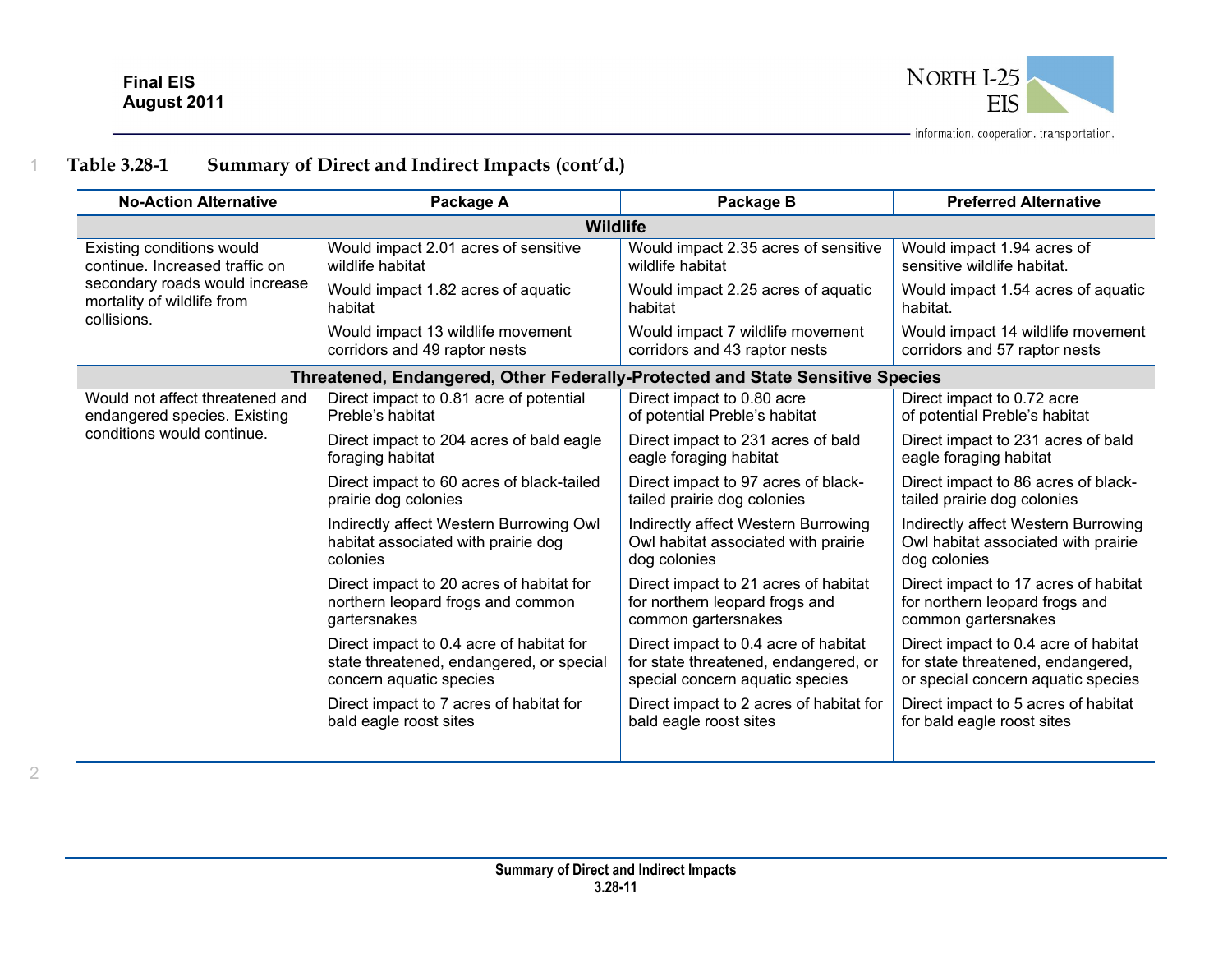2



| <b>No-Action Alternative</b>                                                                                                                                                                                                                                                                 | Package A                                                                                                                                                                                                                                                                                                                                                                                                                                                                                                                                                                                                                                                                                                                                                                                                                                     | Package B                                                                                                                                                                                                                                                                                                                                     | <b>Preferred Alternative</b>                                                                                                                                                                                                                                                                                                                                    |
|----------------------------------------------------------------------------------------------------------------------------------------------------------------------------------------------------------------------------------------------------------------------------------------------|-----------------------------------------------------------------------------------------------------------------------------------------------------------------------------------------------------------------------------------------------------------------------------------------------------------------------------------------------------------------------------------------------------------------------------------------------------------------------------------------------------------------------------------------------------------------------------------------------------------------------------------------------------------------------------------------------------------------------------------------------------------------------------------------------------------------------------------------------|-----------------------------------------------------------------------------------------------------------------------------------------------------------------------------------------------------------------------------------------------------------------------------------------------------------------------------------------------|-----------------------------------------------------------------------------------------------------------------------------------------------------------------------------------------------------------------------------------------------------------------------------------------------------------------------------------------------------------------|
|                                                                                                                                                                                                                                                                                              | <b>Visual Quality</b>                                                                                                                                                                                                                                                                                                                                                                                                                                                                                                                                                                                                                                                                                                                                                                                                                         |                                                                                                                                                                                                                                                                                                                                               |                                                                                                                                                                                                                                                                                                                                                                 |
| Would generally have minimal<br>effect on visual resources.<br>Growth would continue to occur<br>on undeveloped agricultural<br>land. This would change the<br>landscape character along the I-<br>25, BNSF, and US 287<br>corridors, and alter views and<br>perception of visual character. | Most of the proposed improvements<br>would not have a substantial effect to the<br>visual quality of the corridors.<br>Long-term impacts would include<br>relocation of businesses and residences,<br>rebuilt interchanges, increased right-of-<br>way, additions of station amenities, and<br>changes to the surrounding landscape<br>through the use of overpasses, bridges,<br>retaining walls, medians, as well as<br>alterations to the existing roadway grade.<br>Indirect impacts of the proposed<br>improvements could encourage<br>development that is more compact and<br>denser, especially within walking<br>distance of a commuter rail station.<br>The addition of stations and a<br>maintenance facility would generate<br>lighting that would be seen by motorists,<br>as well as from adjacent businesses and<br>residences. | Most of the proposed improvements<br>would not have a substantial effect to<br>the visual quality of the corridors.<br>Package B would have the same<br>basic visual impacts as described for<br>Package A, except that BRT<br>elements would occur along I-25<br>instead of the commuter rail and bus<br>elements along other rights-of-way. | Most of the proposed<br>improvements would not have a<br>substantial effect to the visual<br>quality of the corridors.<br>The Preferred Alternative would<br>have the same basic visual impacts<br>as described for Package A and<br>Package B.<br>Many elements of the express bus<br>have the same visual impacts as<br>the BRT associated with<br>Package B. |
|                                                                                                                                                                                                                                                                                              | Short-term impacts would include<br>detours, increased roadway congestion<br>in and around the area, the presence of<br>large equipment, and dust from<br>construction.                                                                                                                                                                                                                                                                                                                                                                                                                                                                                                                                                                                                                                                                       |                                                                                                                                                                                                                                                                                                                                               |                                                                                                                                                                                                                                                                                                                                                                 |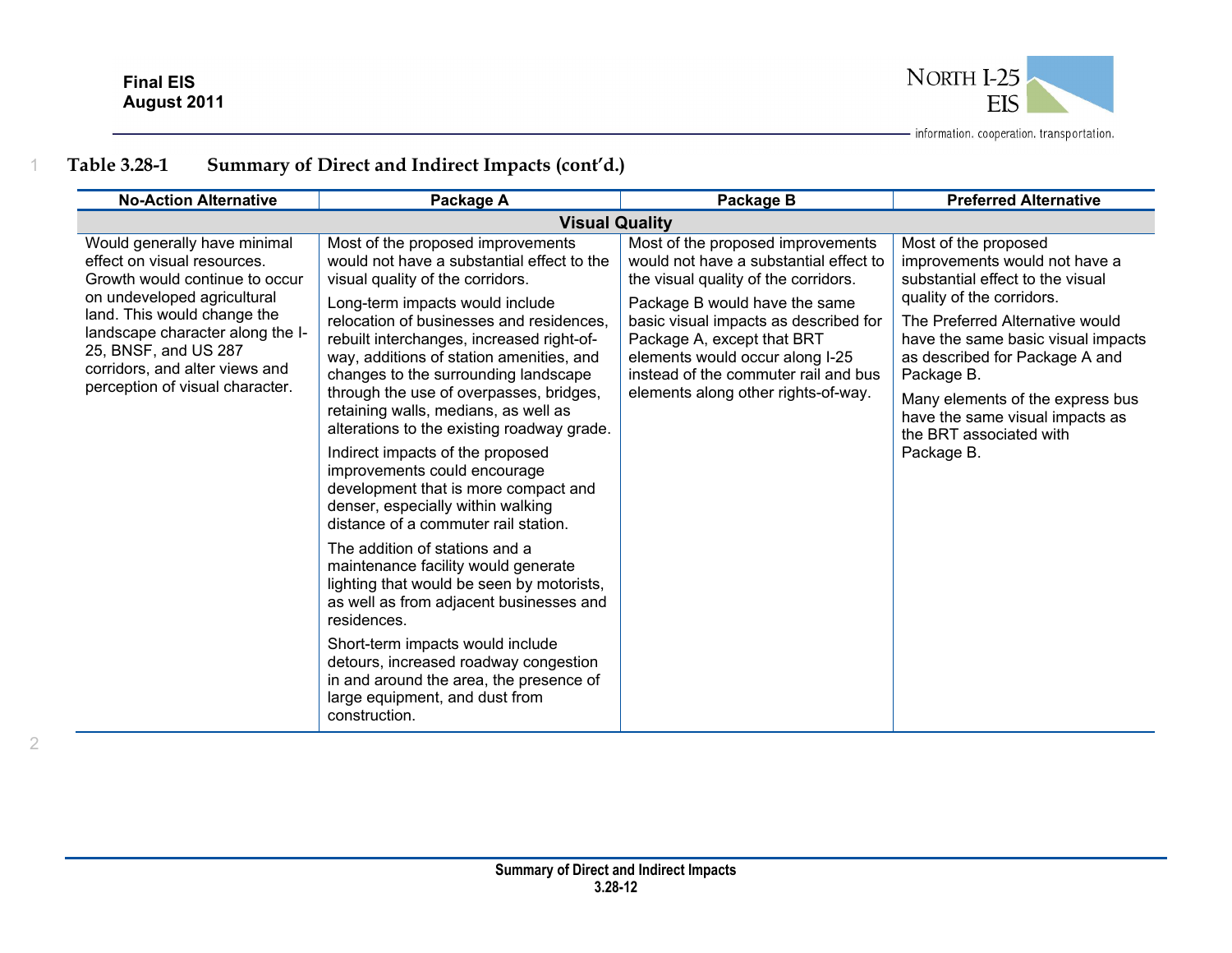

| <b>No-Action Alternative</b>                                                                                                                                                                                                   | Package A                                                                                                                                                                                                                                                                                                                                                                                                                                                                                                                                                                                                                                                                | Package B                                                                                                                                                                                                                                                                                        | <b>Preferred Alternative</b>                                                                                                                                                                                                                                                                                                                                                                                                                                                                                    |  |  |
|--------------------------------------------------------------------------------------------------------------------------------------------------------------------------------------------------------------------------------|--------------------------------------------------------------------------------------------------------------------------------------------------------------------------------------------------------------------------------------------------------------------------------------------------------------------------------------------------------------------------------------------------------------------------------------------------------------------------------------------------------------------------------------------------------------------------------------------------------------------------------------------------------------------------|--------------------------------------------------------------------------------------------------------------------------------------------------------------------------------------------------------------------------------------------------------------------------------------------------|-----------------------------------------------------------------------------------------------------------------------------------------------------------------------------------------------------------------------------------------------------------------------------------------------------------------------------------------------------------------------------------------------------------------------------------------------------------------------------------------------------------------|--|--|
|                                                                                                                                                                                                                                | <b>Historic Preservation</b>                                                                                                                                                                                                                                                                                                                                                                                                                                                                                                                                                                                                                                             |                                                                                                                                                                                                                                                                                                  |                                                                                                                                                                                                                                                                                                                                                                                                                                                                                                                 |  |  |
| Would generally not affect<br>significant (NRHP-eligible)<br>historic resources. The present<br>trend of conversion of much of<br>the remaining farmsteads (many<br>of which are historic) into<br>residential, industrial and | <b>Direct Impacts:</b><br>Adverse effects from direct impacts to<br>seven NRHP -eligible or listed<br>properties.                                                                                                                                                                                                                                                                                                                                                                                                                                                                                                                                                        | <b>Direct Impacts:</b><br>One adverse effect from direct<br>impacts to NRHP -eligible or listed<br>properties.                                                                                                                                                                                   | <b>Direct Impacts:</b><br>Adverse effects from direct impacts<br>to four NRHP -eligible or listed<br>properties.                                                                                                                                                                                                                                                                                                                                                                                                |  |  |
|                                                                                                                                                                                                                                | Section 4(f) Use:<br>Seven individual 4(f) uses and<br>28 de minimis uses                                                                                                                                                                                                                                                                                                                                                                                                                                                                                                                                                                                                | Section 4(f) Use:<br>two individual 4(f) uses and<br>16 de minimis uses                                                                                                                                                                                                                          | Section 4(f) Use:<br>Four individual 4(f) uses and<br>24 de minimis uses.                                                                                                                                                                                                                                                                                                                                                                                                                                       |  |  |
| commercial development would<br>continue.<br>No significant (NRHP-eligible)<br>archaeological resources would<br>be affected within the Area of<br>Potential Effect.                                                           | No NRHP-eligible archaeological<br>resources would be affected within the<br>Area of Potential Effect                                                                                                                                                                                                                                                                                                                                                                                                                                                                                                                                                                    | No NRHP-eligible archaeological<br>resources would be affected within<br>the Area of Potential Effect                                                                                                                                                                                            | No NRHP-eligible archaeological<br>resources would be affected within<br>the Area of Potential Effect                                                                                                                                                                                                                                                                                                                                                                                                           |  |  |
|                                                                                                                                                                                                                                | <b>Paleontological Resources</b>                                                                                                                                                                                                                                                                                                                                                                                                                                                                                                                                                                                                                                         |                                                                                                                                                                                                                                                                                                  |                                                                                                                                                                                                                                                                                                                                                                                                                                                                                                                 |  |  |
| No impacts                                                                                                                                                                                                                     | Construction along the existing BNSF<br>rail-line between Fort Collins and<br>Longmont, and along I-25 between<br>E-470 and US 36, especially where cuts<br>are necessary to expand rail alignments,<br>highways, and interchanges, has the<br>highest likelihood of adversely impacting<br>paleontological resources.<br>Ground disturbance associated with the<br>construction of commuter rail lines and<br>facilities is anticipated to be greater than<br>that required for bus rapid transit<br>facilities.<br>Package A would generally require<br>2,877 acres of ground disturbance and<br>has the lowest potential for impacts on<br>paleontological resources. | Construction along I-25 between<br>E-470 and US 36, especially where<br>cuts are necessary to expand<br>highways and interchanges, has the<br>highest likelihood of adversely<br>impacting paleontological resources.<br>Package B would generally require<br>2,959 acres of ground disturbance. | Construction along I-25 between<br>E-470 and US 36, especially where<br>cuts are necessary to expand<br>highways and interchanges, has<br>the highest likelihood of adversely<br>impacting paleontological<br>resources.<br>Disturbances associated with the<br>commuter rail facilities would be<br>noticeably less than Package A.<br>The Preferred Alternative would<br>generally require 3,224 acres of<br>ground disturbance and has the<br>highest potential for impacts on<br>paleontological resources. |  |  |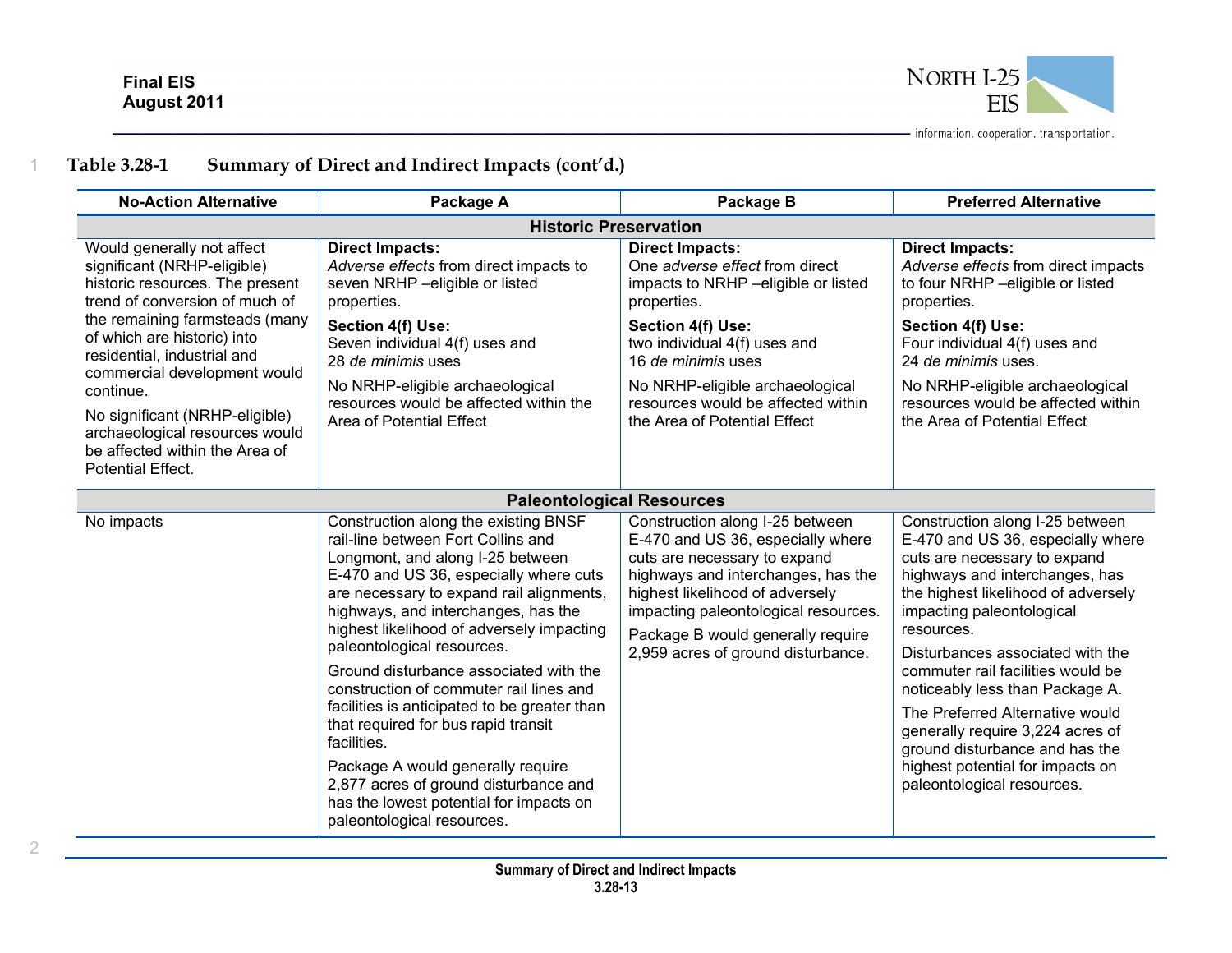

| <b>No-Action Alternative</b>                                                                                                                                                                                                               | Package A                                                                                                                                                                                                                                                                                                                                                                                            | Package B                                                                                                                                                                                                                                                                                                                                                                                    | <b>Preferred Alternative</b>                                                                                                                                                                                                                                                                                                                                                                                                                         |  |
|--------------------------------------------------------------------------------------------------------------------------------------------------------------------------------------------------------------------------------------------|------------------------------------------------------------------------------------------------------------------------------------------------------------------------------------------------------------------------------------------------------------------------------------------------------------------------------------------------------------------------------------------------------|----------------------------------------------------------------------------------------------------------------------------------------------------------------------------------------------------------------------------------------------------------------------------------------------------------------------------------------------------------------------------------------------|------------------------------------------------------------------------------------------------------------------------------------------------------------------------------------------------------------------------------------------------------------------------------------------------------------------------------------------------------------------------------------------------------------------------------------------------------|--|
| <b>Hazardous Materials</b>                                                                                                                                                                                                                 |                                                                                                                                                                                                                                                                                                                                                                                                      |                                                                                                                                                                                                                                                                                                                                                                                              |                                                                                                                                                                                                                                                                                                                                                                                                                                                      |  |
| No direct impacts<br>Indirect impacts include the<br>potential to encounter<br>contaminated soil and/or<br>groundwater during structure<br>maintenance activities or during<br>safety improvements that<br>require ramp terminal widening. | 38 parcels with potential environmental<br>conditions and 16 parcels with<br>recognized environmental conditions are<br>associated with the highway<br>components.<br>58 parcels with potential environmental<br>conditions and 2 parcels with recognized<br>environmental conditions are associated<br>with the transit components.                                                                 | 40 parcels with potential<br>environmental conditions and<br>16 parcels with recognized<br>environmental conditions are<br>associated with the highway<br>components.                                                                                                                                                                                                                        | 67 parcels with potential<br>environmental conditions and<br>20 parcels with recognized<br>environmental conditions are<br>associated with the Preferred<br>Alternative.                                                                                                                                                                                                                                                                             |  |
| Parks and Recreation                                                                                                                                                                                                                       |                                                                                                                                                                                                                                                                                                                                                                                                      |                                                                                                                                                                                                                                                                                                                                                                                              |                                                                                                                                                                                                                                                                                                                                                                                                                                                      |  |
| Portions of three parks, a wildlife<br>area, and one golf course would<br>receive noise impacts.                                                                                                                                           | Direct use of eight properties, seven<br>having minor impacts. McWhinney Hahn<br>Sculpture Park would likely have to be<br>acquired.<br>Indirect effects would include visual<br>impacts at the sculpture park, change in<br>access at one location, and noise<br>impacts at five properties.<br>Benefits would include improved access<br>and mobility to and from these<br>recreational resources. | Direct use of six properties, five<br>having minor impacts. McWhinney<br>Hahn Sculpture Park would have a<br>trail impacted.<br>Indirect effects would include visual<br>impacts at the sculpture park,<br>change in access at one location,<br>and noise impacts at four properties.<br>Benefits would include improved<br>access and mobility to and from<br>these recreational resources. | Direct use of six properties, five<br>having minor impacts. McWhinney<br>Hahn Sculpture Park would have a<br>trail impacted, as well as an area<br>containing a number of sculptures.<br>Indirect effects would include visual<br>impacts at the sculpture park,<br>change in access at one location,<br>and noise impacts at six properties.<br>Benefits would include improved<br>access and mobility to and from<br>these recreational resources. |  |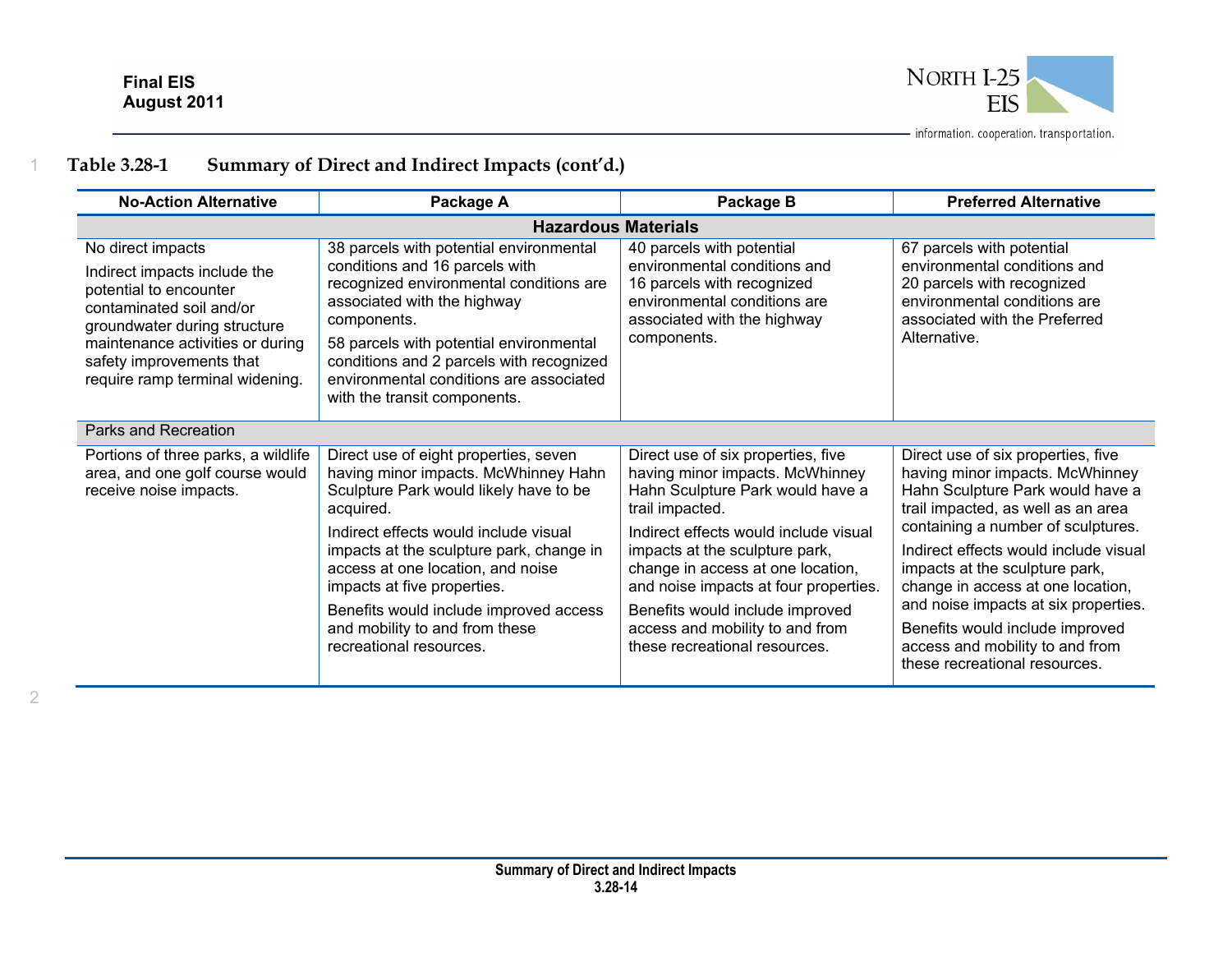2



| <b>No-Action Alternative</b>                                                                                                                                                                                                                                      | Package A                                                                                                                                                                                                                                                                                                                                                                                                                                                                                                                                                                                                                                                            | Package B                                                                                                                                                                                                                                                                                                                                                                                                                                                                                                                                                                                                                                    | <b>Preferred Alternative</b>                                                                                                                                                                                                                                                                                                                                                                                                                                                                                                                                                                                                                      |
|-------------------------------------------------------------------------------------------------------------------------------------------------------------------------------------------------------------------------------------------------------------------|----------------------------------------------------------------------------------------------------------------------------------------------------------------------------------------------------------------------------------------------------------------------------------------------------------------------------------------------------------------------------------------------------------------------------------------------------------------------------------------------------------------------------------------------------------------------------------------------------------------------------------------------------------------------|----------------------------------------------------------------------------------------------------------------------------------------------------------------------------------------------------------------------------------------------------------------------------------------------------------------------------------------------------------------------------------------------------------------------------------------------------------------------------------------------------------------------------------------------------------------------------------------------------------------------------------------------|---------------------------------------------------------------------------------------------------------------------------------------------------------------------------------------------------------------------------------------------------------------------------------------------------------------------------------------------------------------------------------------------------------------------------------------------------------------------------------------------------------------------------------------------------------------------------------------------------------------------------------------------------|
|                                                                                                                                                                                                                                                                   |                                                                                                                                                                                                                                                                                                                                                                                                                                                                                                                                                                                                                                                                      | Section 6(f)                                                                                                                                                                                                                                                                                                                                                                                                                                                                                                                                                                                                                                 |                                                                                                                                                                                                                                                                                                                                                                                                                                                                                                                                                                                                                                                   |
| Would have no impacts on any of<br>the 6(f) properties                                                                                                                                                                                                            | Would have no impacts on any of<br>the 6(f) properties                                                                                                                                                                                                                                                                                                                                                                                                                                                                                                                                                                                                               | Would have no impacts on any of<br>the 6(f) properties                                                                                                                                                                                                                                                                                                                                                                                                                                                                                                                                                                                       | Would have no impacts on any of<br>the 6(f) properties                                                                                                                                                                                                                                                                                                                                                                                                                                                                                                                                                                                            |
| Farmlands                                                                                                                                                                                                                                                         |                                                                                                                                                                                                                                                                                                                                                                                                                                                                                                                                                                                                                                                                      |                                                                                                                                                                                                                                                                                                                                                                                                                                                                                                                                                                                                                                              |                                                                                                                                                                                                                                                                                                                                                                                                                                                                                                                                                                                                                                                   |
| Would not directly impact prime<br>farmland, farmland of statewide<br>importance, or farmland of local<br>importance.<br>The more dispersed development<br>pattern would further fragment<br>remaining agricultural lands,<br>reducing their long-term viability. | Package A would result in the direct<br>conversion of 977.13 total acres, if<br>certain farming conditions are<br>present. This would include:<br>1.80 acres of farmland of local<br>importance<br>44.52 acres of farmland of<br>statewide importance<br>930.81 acres of farmland that<br>would be considered prime if<br>four certain conditions are<br>present<br>No farms would be severed or lose<br>access.<br>As a result of commuter rail, the rate<br>at which environmental resources<br>(including farmlands) would be<br>affected in undeveloped and<br>suburban areas within the regional<br>study area would likely be slowed,<br>especially near I-25. | Package B would result in the direct<br>conversion of 925.36 total acres, if<br>certain farming conditions are<br>present. This would include:<br>1.66 acres of farmland of local<br>importance<br>35.39 acres of farmland of<br>$\blacktriangleright$<br>statewide importance<br>888.31 acres of farmland that<br>$\blacktriangleright$<br>would be considered prime if<br>four certain conditions are<br>present<br>No farms would be severed or lose<br>access.<br>Most of the farmland impact is<br>associated with the widening of I-25<br>to accommodate additional buffer or<br>barrier separated express lanes in<br>each direction. | The Preferred Alternative would<br>result in the direct conversion of<br>977.16 total acres, if certain farming<br>conditions are present. This would<br>include:<br>5.05 acres of farmland of local<br>$\blacktriangleright$<br>importance<br>46.61 acres of farmland of<br>statewide importance<br>925.50 acres of farmland that<br>would be considered prime if<br>four certain conditions are<br>present<br>No farms would be severed or lose<br>access.<br>Most of the farmland impact is<br>associated with the widening of I-25<br>to accommodate general purpose<br>lanes and buffer separated tolled<br>express lanes in each direction. |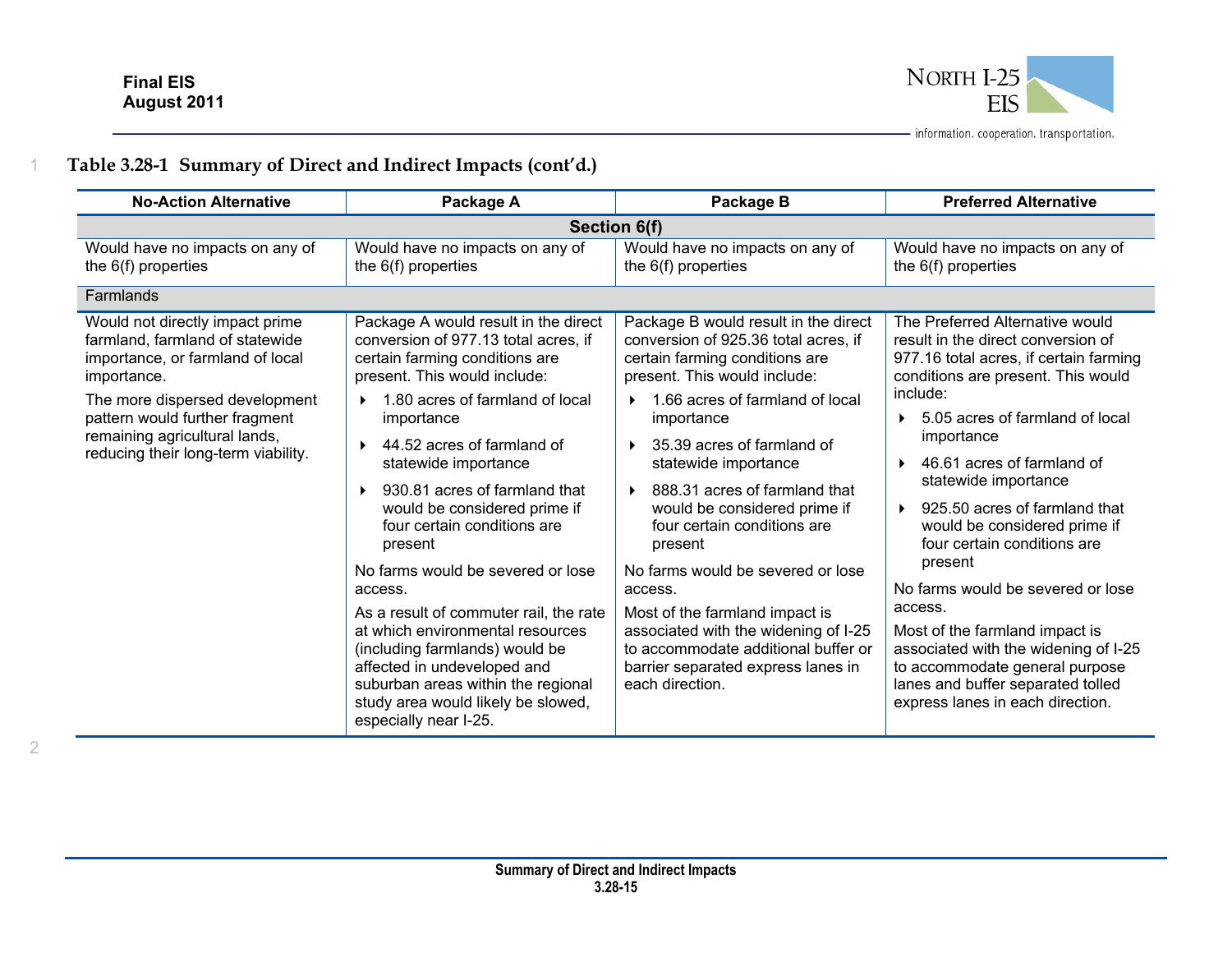

| <b>No-Action Alternative</b>                                                                                                                                                                                                                                                                | Package A                                                                                                                                                                                                                                                    | Package B                                                                                                                                                                                                                                                         | <b>Preferred Alternative</b>                                                                                                                                                  |
|---------------------------------------------------------------------------------------------------------------------------------------------------------------------------------------------------------------------------------------------------------------------------------------------|--------------------------------------------------------------------------------------------------------------------------------------------------------------------------------------------------------------------------------------------------------------|-------------------------------------------------------------------------------------------------------------------------------------------------------------------------------------------------------------------------------------------------------------------|-------------------------------------------------------------------------------------------------------------------------------------------------------------------------------|
|                                                                                                                                                                                                                                                                                             |                                                                                                                                                                                                                                                              | <b>Energy</b>                                                                                                                                                                                                                                                     |                                                                                                                                                                               |
| Annual energy consumption from<br>operations would be 403,220 million<br><b>BTUs</b><br>Energy demand would be directly<br>proportionate to the increase in<br>population as land development<br>occurs                                                                                     | Would use approximately<br>0.8 percent more energy than the<br>No-Action Alternative, as a result of<br>increase in annual vehicle miles of<br>travel within the project area                                                                                | Would use approximately<br>0.4 percent more energy than the<br>No-Action Alternative, as a result of<br>increase in annual vehicle miles of<br>travel within the project area                                                                                     | Would use approximately<br>0.9 percent more energy than the<br>No-Action Alternative, as a result of<br>increase in annual vehicle miles of<br>travel within the project area |
| Population is anticipated to increase<br>at the same rate for all four<br>alternatives                                                                                                                                                                                                      |                                                                                                                                                                                                                                                              |                                                                                                                                                                                                                                                                   |                                                                                                                                                                               |
|                                                                                                                                                                                                                                                                                             |                                                                                                                                                                                                                                                              | <b>Public Safety and Security</b>                                                                                                                                                                                                                                 |                                                                                                                                                                               |
| As congestion increases, there<br>would be a greater likelihood of both<br>highway and railway crashes; and<br>emergency response times would<br>be negatively affected<br>The likely higher number of crashes<br>also could affect the likelihood of a<br>crash involving a transporter of | A 70 percent reduction in accidents<br>associated with trains and other<br>vehicles is predicted<br>An increased security presence<br>would be needed on trains, buses,<br>and at existing and proposed<br>stations and associated existing<br>park-n-Rides. | An increased security presence<br>would be needed on trains, buses,<br>and at existing and proposed<br>stations and associated existing<br>park -n-Rides.<br>There is a potential for modest<br>increases to police services in<br>response to increases in crime | Impacts would be similar to those<br>described for Package A for the<br>commuter rail. The highway and<br>express bus service impacts would<br>be similar to Package B.       |
| hazardous materials                                                                                                                                                                                                                                                                         | There is a potential for modest<br>increases to police services in<br>response to increases in crime<br>There is a potential for increased<br>theft during the construction phase<br>(a temporary impact)                                                    | There is a potential for increased<br>theft during the construction phase<br>(a temporary impact)                                                                                                                                                                 |                                                                                                                                                                               |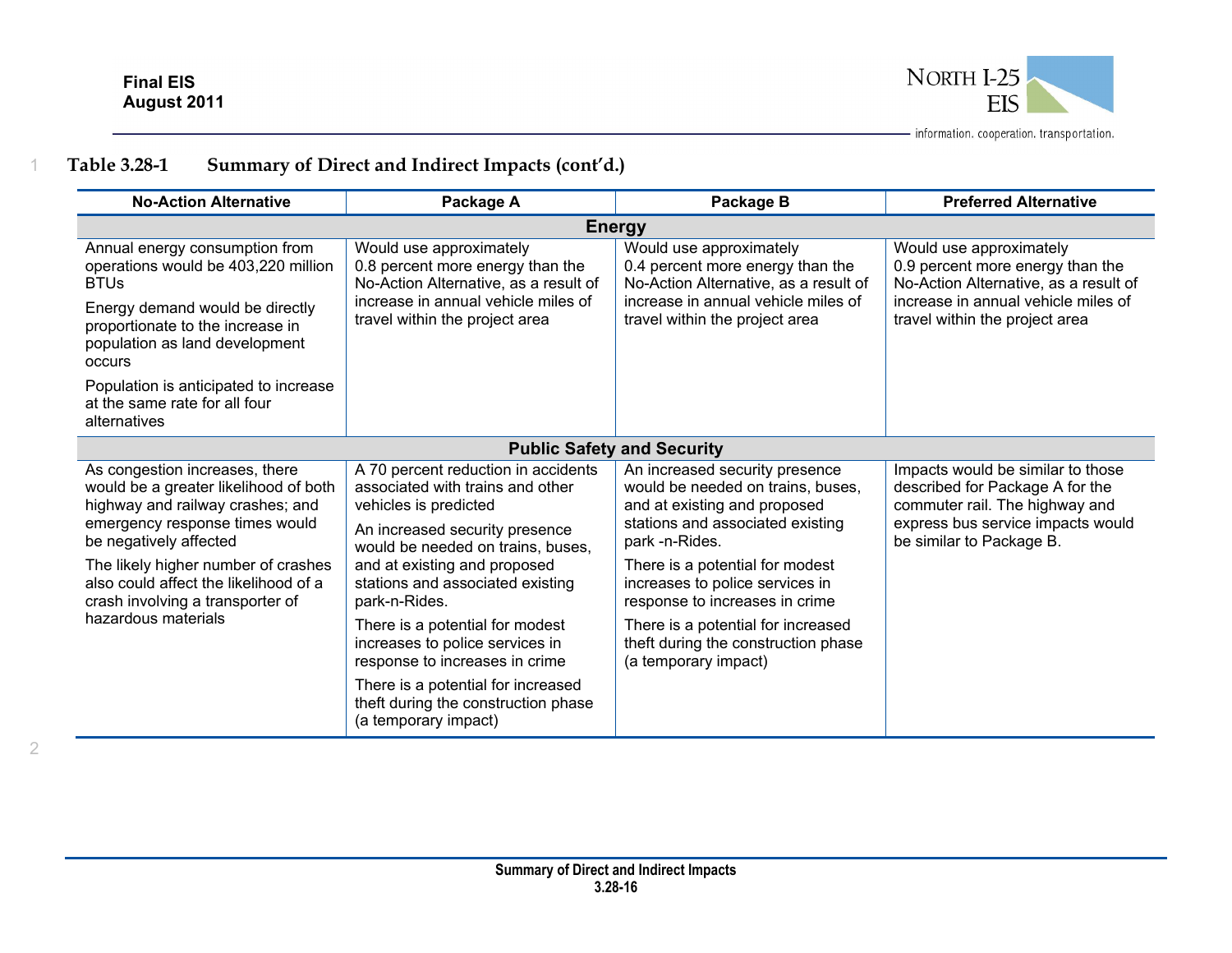

| <b>No-Action Alternative</b>                                                                                                   | Package A                                                                                                                                                                                                                                                                                                                                                                                                                                                                                                                                                                                                                                                                                                                                                                                                                             | Package B                                                                                                                                                                                                                                                                                                                                                                                                                                                                                                                               | <b>Preferred Alternative</b>                                                                                                                                                                                                                                                                                                                                                                                                                                                                                                           |
|--------------------------------------------------------------------------------------------------------------------------------|---------------------------------------------------------------------------------------------------------------------------------------------------------------------------------------------------------------------------------------------------------------------------------------------------------------------------------------------------------------------------------------------------------------------------------------------------------------------------------------------------------------------------------------------------------------------------------------------------------------------------------------------------------------------------------------------------------------------------------------------------------------------------------------------------------------------------------------|-----------------------------------------------------------------------------------------------------------------------------------------------------------------------------------------------------------------------------------------------------------------------------------------------------------------------------------------------------------------------------------------------------------------------------------------------------------------------------------------------------------------------------------------|----------------------------------------------------------------------------------------------------------------------------------------------------------------------------------------------------------------------------------------------------------------------------------------------------------------------------------------------------------------------------------------------------------------------------------------------------------------------------------------------------------------------------------------|
| <b>Construction</b>                                                                                                            |                                                                                                                                                                                                                                                                                                                                                                                                                                                                                                                                                                                                                                                                                                                                                                                                                                       |                                                                                                                                                                                                                                                                                                                                                                                                                                                                                                                                         |                                                                                                                                                                                                                                                                                                                                                                                                                                                                                                                                        |
| Would result in no construction or<br>utility impacts aside from those<br>associated with the currently<br>programmed projects | Would have the greatest<br>construction impacts (noise, air<br>quality, transportation) to residential<br>areas since construction of the<br>double-track commuter rail would<br>extend through residential areas.<br>The double-track commuter rail<br>would use the existing BNSF<br>railroad track plus one new track<br>from Fort Collins to downtown<br>Longmont, and a new double-track<br>commuter rail line would connect<br>Longmont to the FasTracks North<br>Metro end-of-line station in<br>Thornton.<br>Construction of all build packages<br>would cause varying temporary<br>impacts to traffic patterns and<br>congestion, noise and vibration, air<br>quality, and visual presence<br>Construction impacts would<br>be short-term and isolated in extent<br>depending upon the types and<br>location of construction | Would have fewer impacts than<br>Package A because there is no rail<br>component, and I-25 widening<br>occurs along a corridor that consists<br>primarily of commercial, industrial,<br>and agricultural development<br>Construction of all build package<br>would cause varying temporary<br>impacts to traffic patterns and<br>congestion, noise and vibration,<br>air quality, and visual presence<br>Construction impacts would be<br>short-term and isolated in extent<br>depending upon the types and<br>location of construction | The Preferred Alternative would<br>have construction impacts greater<br>than Package B because it includes<br>commuter rail, but less than<br>Package A because it has a single<br>track, rather than double track.<br>Construction of all build package<br>would cause varying temporary<br>impacts to traffic patterns and<br>congestion, noise and vibration,<br>air quality, and visual presence<br>Construction impacts would be<br>short-term and isolated in extent<br>depending upon the types and<br>location of construction |